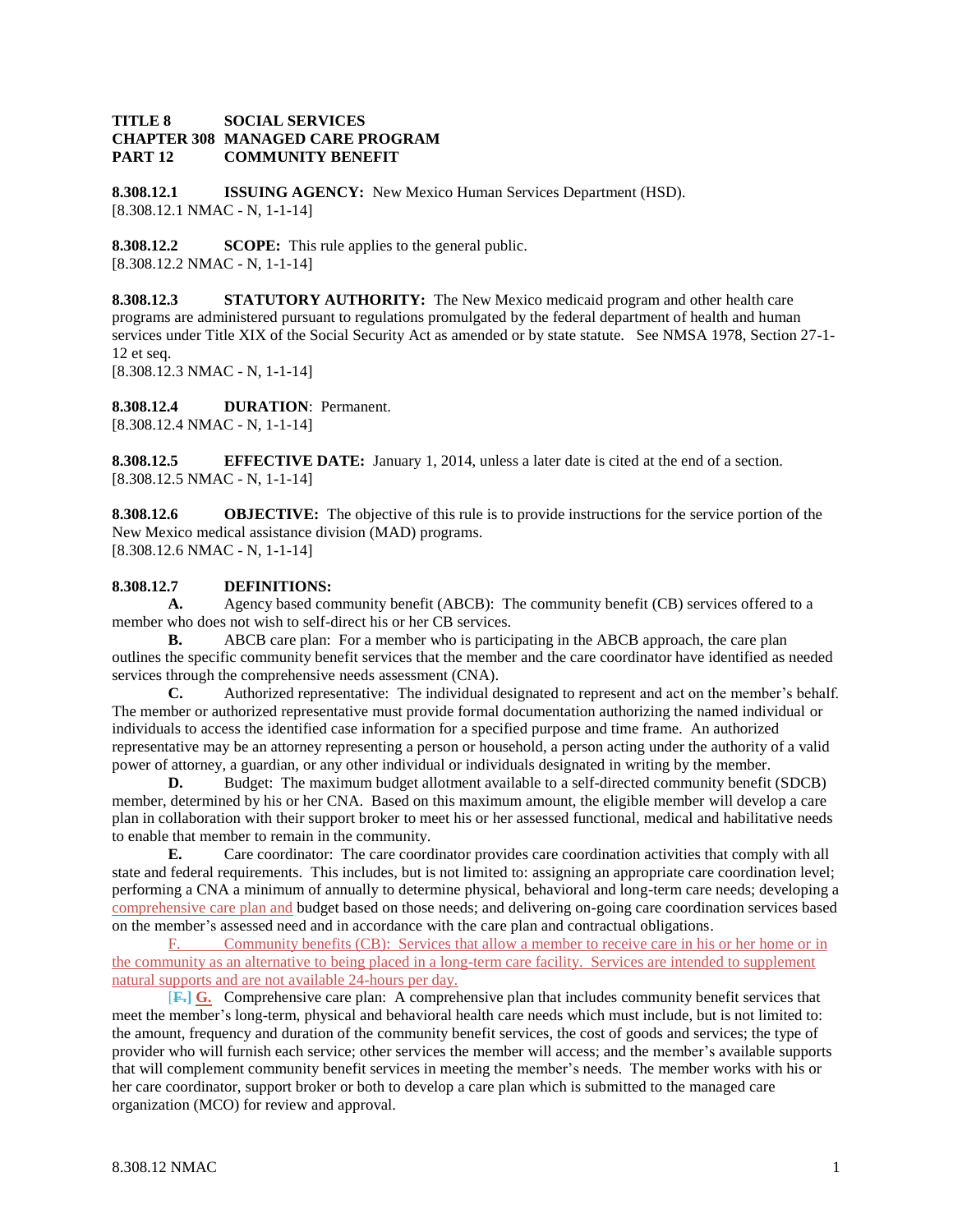[**G.] H.** Comprehensive needs assessment (CNA): The comprehensive needs assessment will be conducted in person, in the member's primary place of residence, by the MCO care coordinator for a member who is assigned a care coordination level of two or three. The CNA will assess the physical health, behavioral health, and long-term care needs; identify potential risks and provide social and cultural information. The results of the CNA will be used to create the care plan which is based on the member's assessed needs.

[**H.] I.** Eligible member: A medical assistance programs (MAP) enrolled MCO member who meets a specific level of care (LOC) who selects to receive his or her MCO community benefits either through the ABCB or the self-directed community benefit (SDCB) approach. The eligible member must continue to meet a specific LOC and financial eligibility to continue accessing his or her MCO community benefits.

[**I.] J.** Employer of record (EOR): The employer of record is the individual responsible for directing the work of the member's SDCB employees, including recruiting, hiring, managing and terminating all employees. The EOR tracks expenditures for employee payroll, goods, and services. The EOR authorizes the payment of timesheets by the financial management agency (FMA). A member through the use of the EOR self-assessment instrument is either deemed able to be his or her own EOR or the member must assign the EOR duties to another eligible individual meeting specific EOR qualifications. [A member who is a minor or has a MAD recognized authorized representative is not able to be his or her own EOR; see Subsection C of 8.308.7 NMAC.] A member who is a minor or a member who has a plenary or limited guardianship or conservatorship over financial matters in place is not able to be his or her own EOR.

[**J.] K.** Financial management agency (FMA): An entity that contracts with a HSD MCO to provide the fiscal administration functions for members participating in the SDCB approach.

L. Individual Plan of Care (IPoC): The plan for the provision of an ABCB member's personal care services. The plan is developed by the personal care services (PCS) agency and approved by the member's MCO.

[**K.] M.** Legally responsible individual (LRI): A legally responsible individual is any person who has a duty under state law to care for another person. This category typically includes: the parent (biological, legal, or adoptive) of a minor child; the guardian of a minor child who must provide care to the child; or a spouse.

[**L.] N.** [The level of care (LOC): A member must meet a specific LOC to be eligible for a specific community benefit service.] Nursing Facility level of care (NF LOC): The member's functional level is such that (2) two or more activities of daily living (ADLs) cannot be accomplished without consistent, ongoing, daily provision, of some or all of the following levels of service: skilled, intermediate or assistance. A member must meet the NF LOC to be eligible for community benefit services.

[**M.] O.** Self-directed community benefit (SDCB): The CB services offered to a member who is able to and who chooses to self-direct his or her CB services.

[**N.] P.** SDCB care plan: For a member who selected the SDCB approach, the care plan [is] includes the services that the member and the support broker have identified through the CNA that will be purchased with the member's budget.

[**O.] Q.** Support broker: The function of the support broker is to directly assist the member in implementing the care plan and budget to ensure access to SDCB services and supports and to enhance success with self-direction. The support broker's primary function is to assist the member with employer or vendor related functions and other aspects of implementing his or her care plan and budget. [8.308.12.7 NMAC - N, 1-1-14; A, 8-1-14; A, x-x-17]

**8.308.12.8 [MISSION STATEMENT:** To reduce the impact of poverty on people living in New Mexico by providing support services that help families break the cycle of dependency on public assistance.] [RESERVED]  $[8.308.12.8 \text{ NMAC - N}, 1-1-14; \text{A}, \text{x-x-17}]$ 

**8.308.12.9 MANAGED CARE COMMUNITY BENEFIT OPTIONS:** A MCO member, meeting a specific LOC, can select the approach to receiving his or her community benefit services. The MCO offers two approaches to the delivery of these services: agency based (ABCB) or self-directed (SDCB). The MCO shall use the nursing facility (NF) LOC criteria for determining medical eligibility for community benefits. [8.308.12.9 NMAC - N, 1-1-14; A, 8-1-14]

**8.308.12.10 AGENCY BASED COMMUNITY BENEFIT (ABCB):** The MCOs shall offer the ABCB approach to its members who meets the NF LOC and [is] are determined through a CNA or reassessment to need MCO CB services. Although a member's assessment for the amount and types of services may vary, ABCB services are not provided 24 hours per day. A member has the option of choosing the ABCB or the SDCB approach. A member cannot participate in both community benefit approaches concurrently.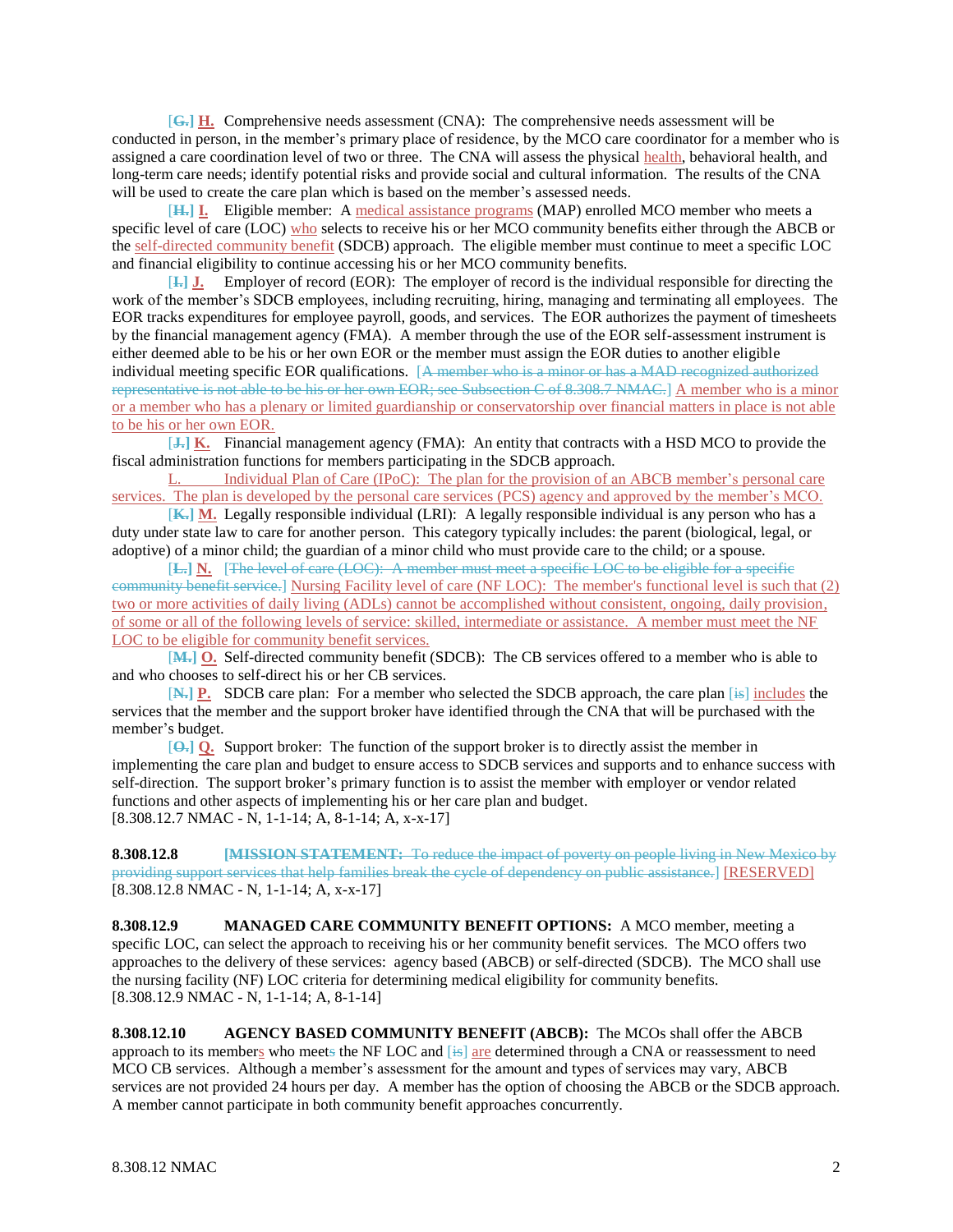[8.308.12.10 NMAC - N, 1-1-14; A, 8-1-14]

**8.308.12.11 ELIGIBLE ABCB PROVIDERS:** All ABCB agencies must apply and be approved to be a MAD provider and must then contract with any or all approved MCOs. A complete listing of all CB provider qualifications and responsibilities are detailed in the MAD MCO policy manual. ABCB providers must meet all Federal requirements for home and community based providers.

[8.308.12.11 NMAC - N, 1-1-14; A, 8-1-14; A, x-x-17]

**8.308.12.12 ELIGIBLE ABCB MEMBERS:** A member must meet NF LOC and be determined through a CNA or reassessment to need MCO CB services. [8.308.12.12 NMAC - N, 1-1-14; A, 8-1-14]

## **8.308.12.13 COVERED SERVICES IN AGENCY BASED COMMUNITY BENEFIT (ABCB):**

**A.** Adult day health: adult day health services provide structured therapeutic, social and rehabilitative services designed to meet the specific needs and interests of a member that are incorporated into the member's care plan.

**(1)** Adult day health services are provided by a licensed community-based adult day-care facility that offers health and social services to assist a member to achieve his or her optimal functioning.

**(2)** Private duty nursing services and skilled maintenance therapies (physical, occupational and speech) may be provided within the adult day health setting and in conjunction with adult day health services but [would be] are reimbursed separately from [his or her] adult day health services.

(3) Adult day health settings must be integrated and support full access of individuals receiving medicaid home and community-based services (HCBS) to the greater community, engage in community life, control personal resources, and receive services in the community, to the same degree of access as individuals not receiving medicaid HCBS.

**B.** Assisted living is a residential service that provides a homelike environment, which may be in a group setting, with individualized services designed to respond to the member's needs as identified and incorporated in the care plan.

**(1)** Core services are a broad range of activities of daily living (ADL) including: personal support services (homemaker, chore, attendant services, meal preparation); companion services; medication oversight (to the extent permitted under state law); 24-hour on-site response capability: (a) to meet scheduled or unpredictable member's needs, and (b) to provide supervision, safety, and security.

**(2)** Services include social and recreational programming. Coverage does not include 24 hour skilled care or supervision or the cost of room or board. Nursing and skilled therapy services are incidental, rather than integral to, the provision of assisted living services. Services provided by third parties must be coordinated with the assisted living provider.

(3) Assisted living settings must be integrated and support full access of individuals receiving medicaid HCBS to the greater community, engage in community life, control personal resources, and receive services in the community, to the same degree of access as individuals not receiving medicaid HCBS. (4) Assisted living settings must meet CMS requirements for residential settings as outlined

## in the MAD MCO policy manual.

**C.** Behavior support consultation is the provision of assessment, treatment, evaluation and follow-up services to assist the member, his or her parents, family, and primary caregivers with coping skills which promote maintaining the member in a home environment.

**(1)** Behavior support consultation:

**(a)** informs and guides the member's paid and unpaid caregivers about the services and supports that relate to the member's medical and behavioral health condition;

**(b)** identifies support strategies for a member that ameliorate contributing factors with the intention of enhancing functional capacities, adding to the provider's competency to predict, prevent and respond to interfering behavior and potentially reducing interfering behavior;

**(c)** supports effective implementation based on a member's functional assessment;

**(d)** collaborates with medical and ancillary therapists to promote coherent and

coordinated services addressing behavioral issues and to limit the need for psychotherapeutic medications; and **(e)** monitors and adapts support strategies based on the response of the member and his or her services and supports providers.

**(2)** Based on the member's care plan, services are delivered in an integrated, natural setting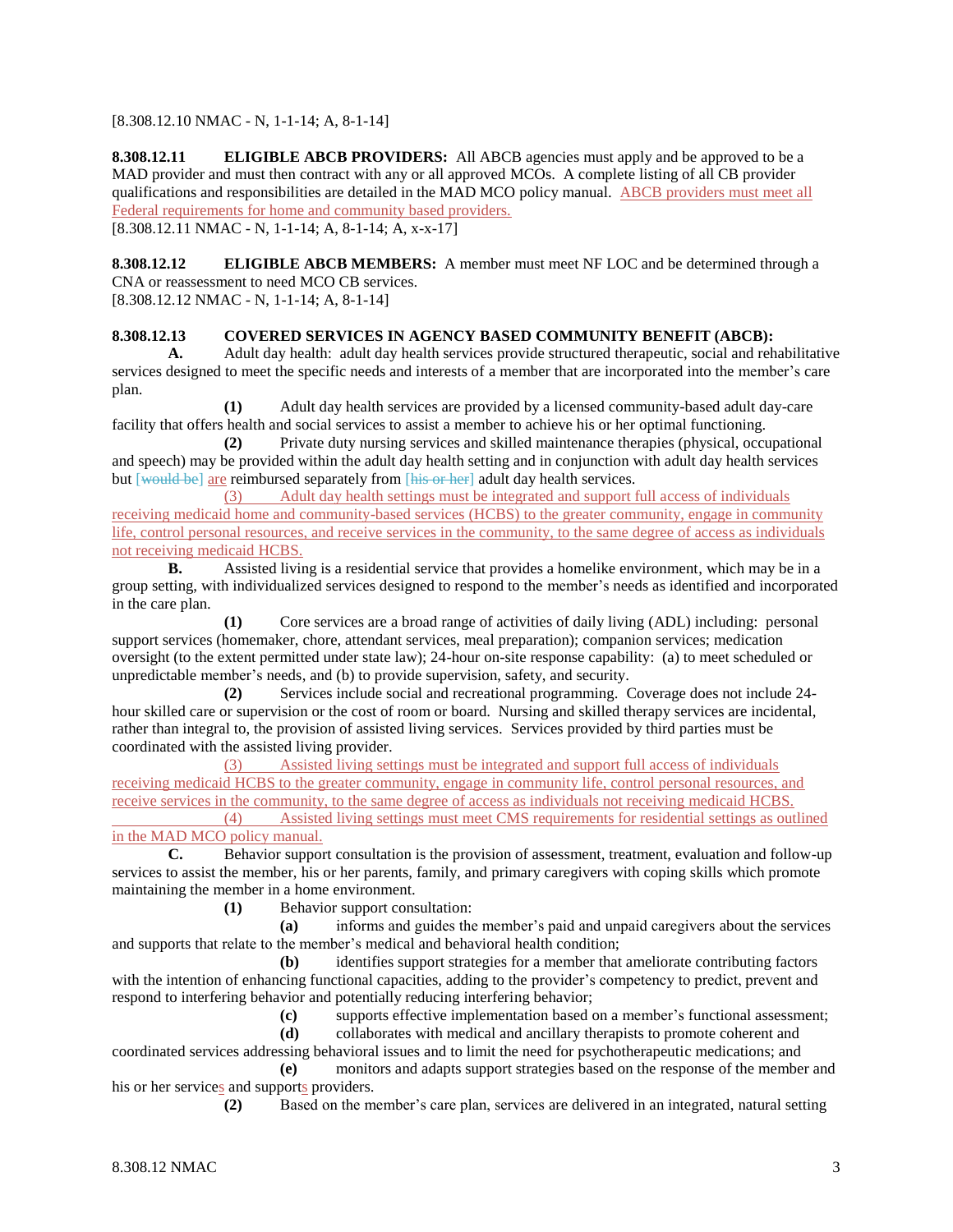or in a clinical setting.

**D.** Community transition services are non-recurring set-up expenses for a member who is transitioning from an institutional or another provider-operated living arrangement (excluding assisted living) to a living arrangement in a private residence where the member is directly responsible for his or her own living expenses.

**(1)** Allowable expenses are those necessary to enable the member to establish a basic household that does not constitute room and board and may include:

**(a)** security deposits that are required to obtain a lease on an apartment or home;

**(b)** essential household furnishings required to occupy and use a community domicile, including furniture, window coverings, food preparation items, and bed and bath linens;

**(c)** set-up fees or deposits for utility or service access, including telephone, electricity, heating and water;

**(d)** services necessary for the member's health and safety, such as, but not limited to, pest eradication and one-time cleaning prior to occupancy; and

**(e)** moving expenses.

**(2)** Community transition services do not include monthly rental or mortgage expenses, food, regular utility charges, household appliances, or items that are intended for purely diversional or recreational purposes.

**(3)** Community transition services are limited to \$3,500 per member every five years. In order to be eligible for this service, the member must have a NF stay of at least 90-consecutive days prior to transition to the community.

**E.** Emergency response services provide an electronic device that enables a member to secure help in an emergency at his or her home, avoiding institutionalization. The member may also wear a portable "help" button to allow for mobility. The system is connected to the member's phone and programmed to signal a response center when the "help" button is activated. The response center is staffed by trained professionals. Emergency response services include: testing and maintaining equipment; training the member, his or her caregivers and first responders on use of the equipment; 24-hour monitoring for alarms; checking systems monthly or more frequently (if warranted by electrical outages, severe weather, etc.); and reporting member emergencies and changes in the member's condition that may affect service delivery.

**F.** Employment supports include job development, job seeking and job coaching supports after available vocational rehabilitation supports have been exhausted.

**(1)** The job coach provides: (a) training, skill development; (b) employer consultation that a member may require while learning to perform specific work tasks on the job; (c) co-worker training; (d) job site analysis; (e) situational and vocational assessments and profiles; (f) education of the member and co-workers on rights and responsibilities; and (f) benefits counseling. The service must be tied to a specific goal in the member's care plan.

**(2)** Job development is a service provided to a member by skilled staff. The service has five

components:

**(a)** job identification and development activities;

- **(b)** employer negotiations;
- **(c)** job restructuring;
- **(d)** job sampling; and
- **(e)** job placement.

**(3)** Employment supports are provided by staff at current or potential work sites. When supported employment services are provided at a work site where persons without disabilities are employed, payment is made only for the adaptations, supervision and training required by the member receiving services as a result of his or her disabilities, and does not include payment for the supervisory activities rendered as a normal part of the business setting.

**(4)** Payment shall not be made for incentive payments, subsidies, or unrelated vocational training expenses such as the following:

**(a)** incentive payments made to an employer to encourage or subsidize the employer's participation in a supported employment program;

**(b)** payments that are passed through to users of supported employment programs; or

**(c)** payments for training that is not directly related to a member's supported employment program.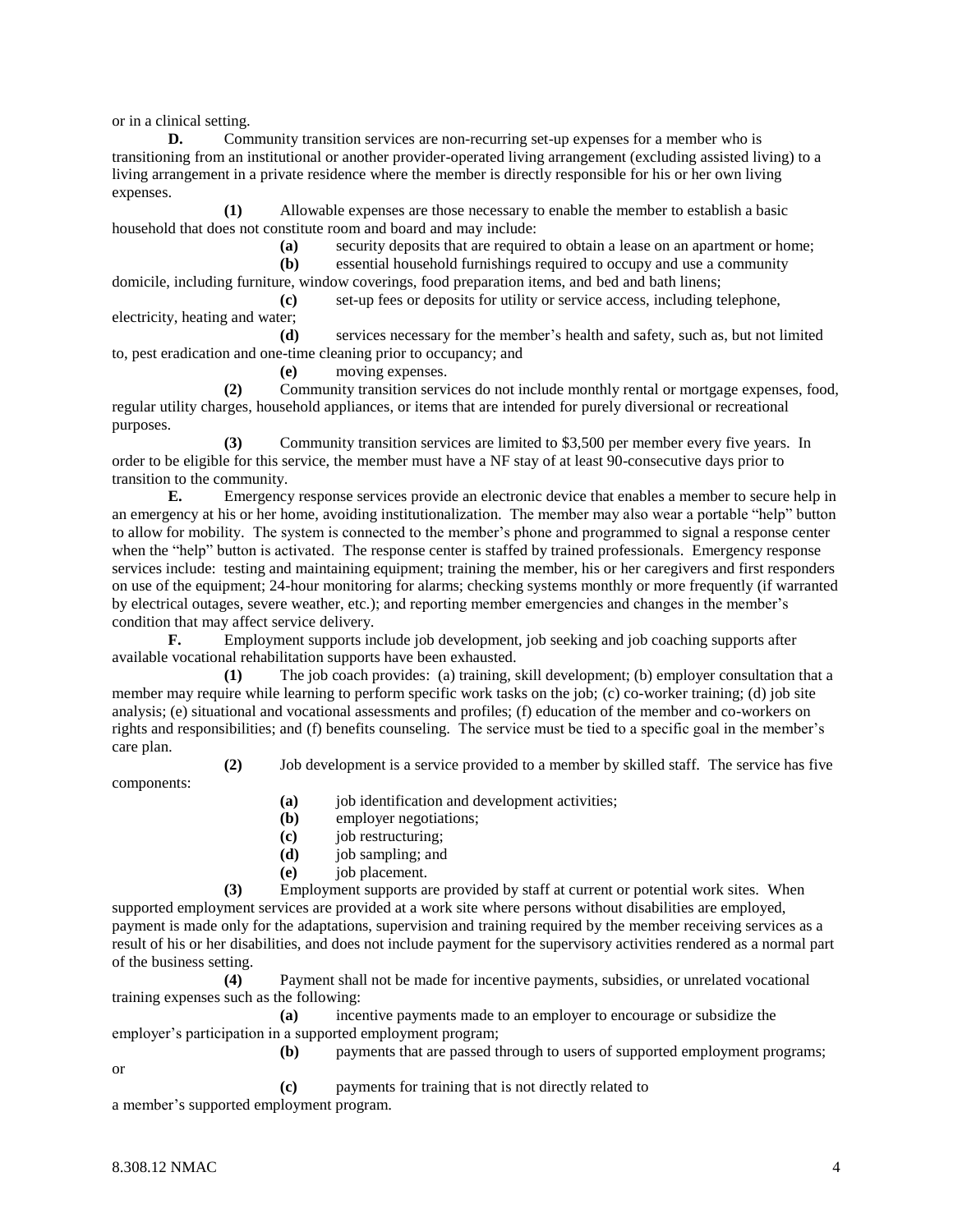**(5)** Federal financial participation cannot be claimed to defray expenses associated with starting up or operating a business.

(6) Employment supports settings must be integrated and support full access of individuals receiving medicaid HCBS to the greater community, engage in community life, control personal resources, and receive services in the community, to the same degree of access as individuals not receiving medicaid HCBS.

**G.** Environmental modification services include: the purchase of, the installation of equipment for the physical adaptations to a member's residence that are necessary to ensure the health, welfare, and safety of the member or enhance the member's level of independence.

**(1)** Adaptations include the installation of:

- **(a)** ramps and grab-bars;
- **(b)** widening of doorways and hallways;
- **(c)** installation of specialized electric and plumbing systems to accommodate

medical equipment and supplies;

**(d)** lifts and elevators;

**(e)** modification of bathroom facilities (roll-in showers, sink, bathtub, and toilet modifications, water faucet controls, floor urinals and bidet adaptations and plumbing);

- **(f)** turnaround space adaptations;
- **(g)** specialized accessibility/safety adaptations/additions;
- **(h)** trapeze and mobility tracks for home ceilings;
- **(i)** automatic door openers/doorbells;
- **(j)** voice-activated, light-activated, motion-activated and electronic devices;
- **(k)** fire safety adaptations; air filtering devices;
- **(l)** heating and cooling adaptations;
- **(m)** glass substitute for windows and doors; modified switches, outlets or

environmental controls for home devices; and

**(n)** alarm and alert systems, including signaling devices.

**(2)** All services shall be provided in accordance with applicable federal and state statutes, regulations and rules and local building codes.

**(3)** Non-covered adaptations or improvements to the member's home include:

**(a)** adaptations for general utility which are not for direct medical or remedial benefit to the member; and

**(b)** adaptations that add to the total square footage of the member's resident except when necessary to complete an approved adaptation.

**(4)** The environmental modification provider must:

**(a)** ensure proper design criteria is addressed in planning and design of the

adaptation;

**(b)** provide or secure the appropriate licensed contractor or approved vendor to provide construction and remodeling services;

**(c)** provide administrative and technical oversight of construction projects;

**(d)** provide consultation to members, family [enrollees] members, providers and contractors concerning environmental modification projects to the member's residence; and

**(e)** inspect the final environmental modification project to ensure that the adaptations meet the approved plan submitted for environmental adaptation.

**(5)** Environmental modification services to a member are limited to \$5,000 every five years. Additional services may be requested if the member's health and safety needs exceed the specified limit.

**H.** Home health aide services provide total care or assist the member in all ADLs.

**(1)** Total care includes: the provision of bathing (bed, sponge, tub, or shower); shampoo (sink, tub, or bed); care of nails and skin; oral hygiene; toileting and elimination; safe transfer techniques and ambulation; normal range of motion and positioning; and adequate oral nutrition and fluid intake.

**(2)** The home health aide services assist the member in a manner that promotes an improved quality of life and a safe environment for him or her. [Home health aide services are intermittent and provided primarily on a short-term basis; whereas, CB home health aide services are provided hourly, for members who need this service on a more long term basis.] Home health aide services can be provided outside the member's home.

**(3)** Home health aides may provide basic non-invasive nursing assistant skills within the scope of their practice. Home health aides perform an extension of therapy services including:

**(a)** bowel and bladder care;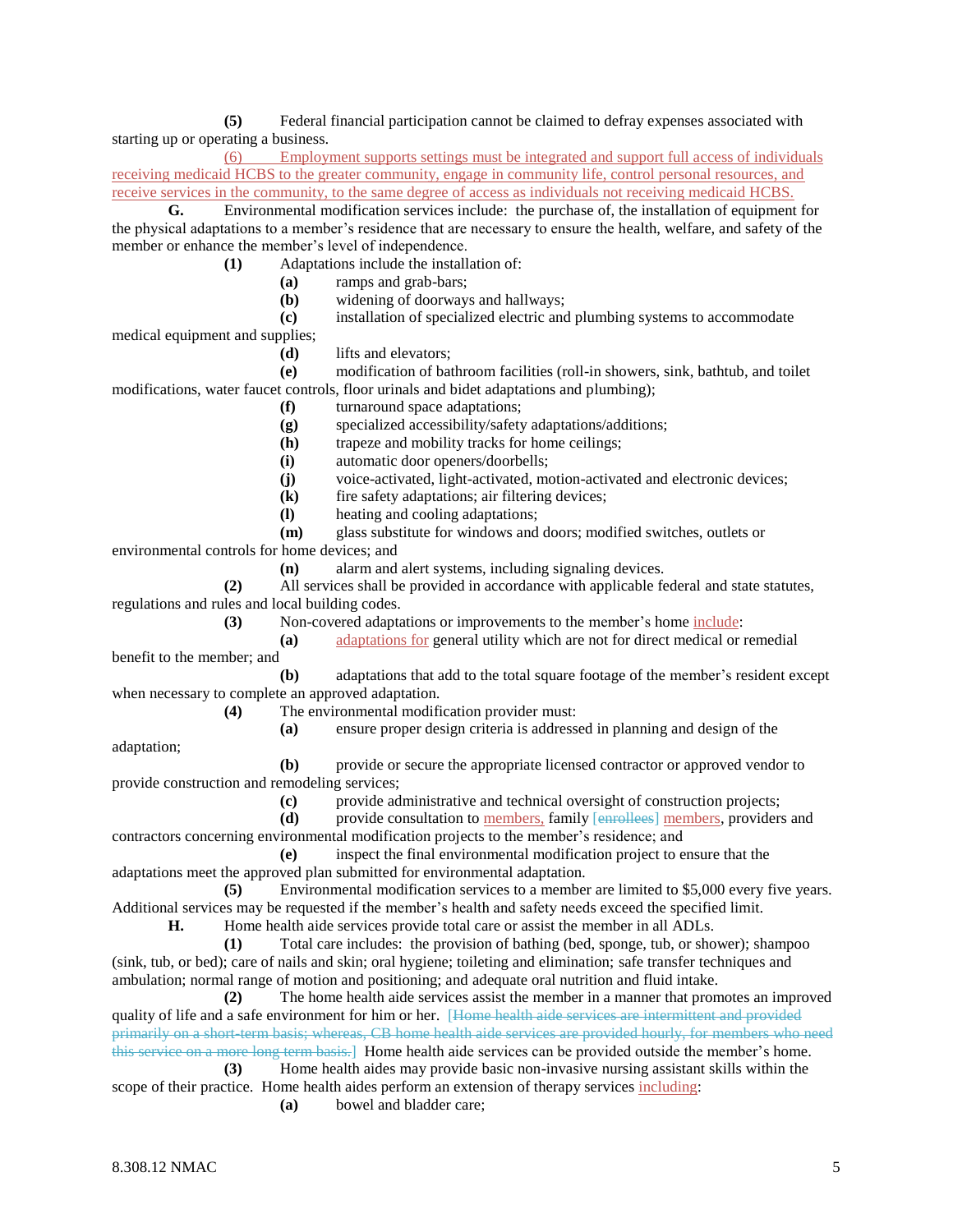- **(b)** ostomy site care;
- **(c)** personal care;
- **(d)** ambulation and exercise;
- **(e)** household services essential to health care at home;
- **(f)** assisting with medications that are normally self-administered;
- **(g)** reporting changes in patient conditions and needs; and
- **(h)** completing appropriate records.

**(4)** Home health aide services must be provided under the supervision of a registered nurse (RN) licensed by the New Mexico board of nursing, or other appropriate professional staff. Such staff must make a supervisory visit to the member's residence at least every two weeks to observe and determine whether the member's goals are being met.

**I.** Personal care services (PCS) are provided to a member unable to perform a range of ADLs and instrumental activities of daily living (IADL). PCS shall not replace natural supports such as the member's family, friends, individuals in the community, clubs, and organizations that are able and consistently available to provide support and service to the member.

**(1)** PCS is a benefit for a member 21 years of age or older [who does not receive other MAD waiver services and ]who meets the eligibility for CB services. [A member must have a current CNA that specifically states PCS is an appropriate CB service: A member under 21 years of age [can] must access [his or her] PCS through the EPSDT program.

**(2)** PCS delivery models: A member may select either the consumer-delegated or the consumer-directed delivery of his or her PCS. The PCS consumer-delegated or consumer-directed agency must be certified as such by MAD or it designee to perform such duties and to be reimbursed for the delivery model of those services. The MCO's care coordinator is responsible for explaining both models to each member, initially, and annually thereafter.

**(a)** The consumer delegated (PCS/CDelegated) model allows the member to select his or her PCS agency to perform all PCS employer-related tasks. This agency is responsible for ensuring all PCS are delivered to the member.

**(b)** The consumer-directed (PCS/CDirected) model allows the member to oversee his or her own PCS delivery, and requires that the member  $[4\Theta]$  work with his or her PCS agency who then acts as a fiscal intermediary agency to process all financial paperwork to be submitted to the MCO.

**(c)** [A] If a member [who] is unable to select or [who is] unable to communicate which PCS delivery model he or she selects, then his or her authorized representative will  $[\frac{t}{t} + \frac{t}{t}]$  select  $[\frac{t}{t}]$ participate] on behalf of the member. The member's authorized representative status must be properly documented with the member's PCS agency.

**(d)** For both models, the member may select his or her family member, with the exception of the member's spouse.  $\left[\div a\right]$  A friend; neighbor; or other person may also be selected as his or her PCS attendant. [However, his or her] A family member shall not be reimbursed for a service he or she would have otherwise provided as a natural support. A PCS attendant, regardless of family relationship, who resides with the member shall not be paid to deliver household services, or supports such as shopping, errands, or meal preparation that are routinely provided as part of the household division of chores, unless those services are specific to the member. [Services include, but are not limited to, cleaning member's room, linens, clothing, and special diets.]

**(e)** A member may have a relative, friend, or other spokesperson assisting him or her with communicating information or instructions to the member's attendant, [provide] providing information concerning the member's natural services or supports needs during the member's assessment, or fulfilling additional roles as designated by the member or the member's authorized representative in writing. A spokesperson may not make decisions on behalf of a member, which is the member or member's authorized representative's sole responsibility, unless the member's authorized representative is also the member's spokesperson.

**(3)** Eligible PCS agencies: PCS agencies electing to provide PCS must obtain agency certification. A PCS agency provider, must comply with the requirements as listed in the MAD [managed care] MCO policy manual [as of the date of application for certification]. PCS agencies must be an enrolled MAD provider.

**(4)** Bladder and bowel care: PCS must be related to the member's functional level to perform ADLs and IADLs as indicated in the members CNA. PCS will not include those services, or supports the member does not need or is already receiving from other sources including tasks provided by natural supports. **(a)** A member who has a signed statement by his or her primary care provider (PCP)

stating he or she is medically stable and able to communicate and assess his or her bladder and bowel care needs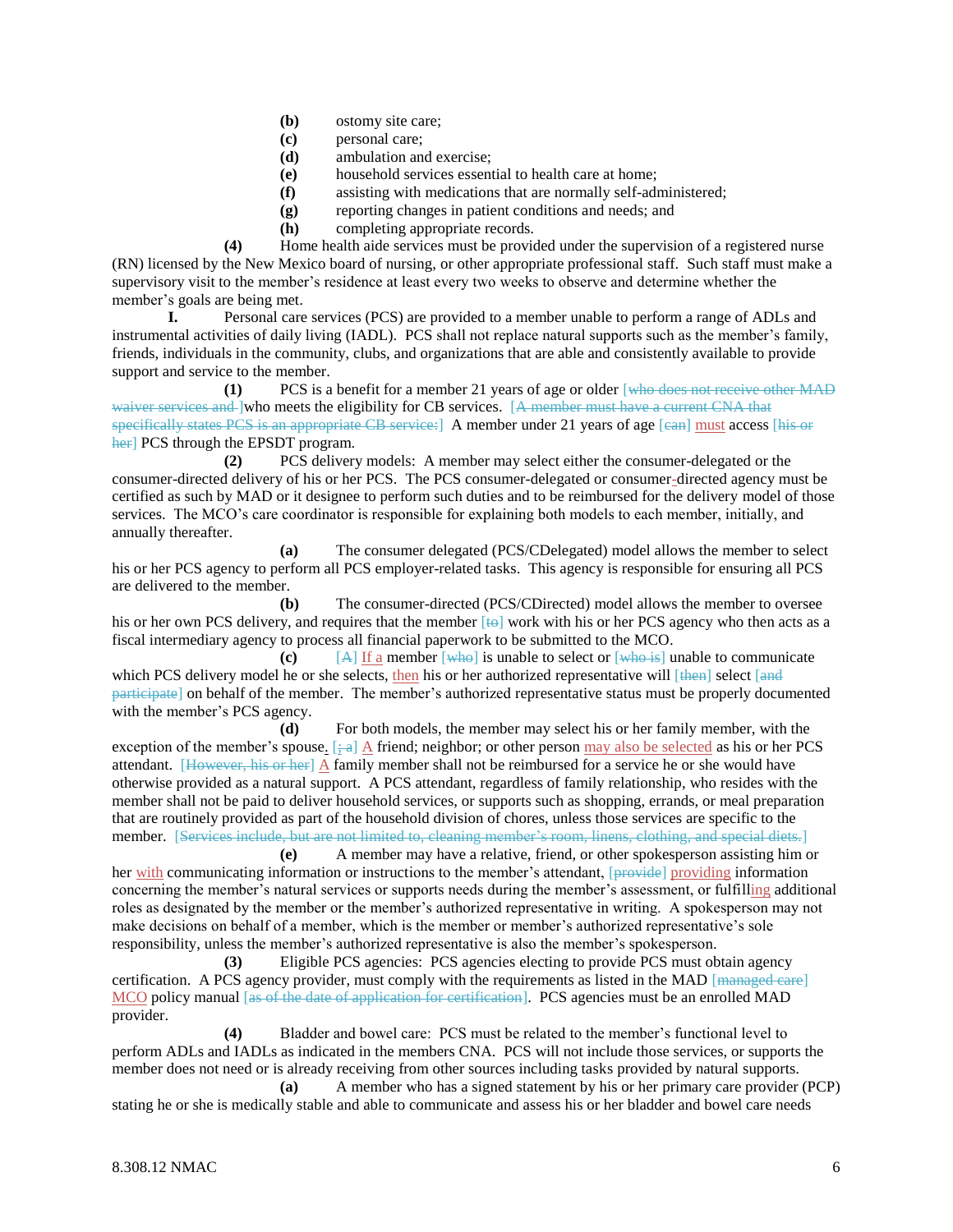may access this service when included in his or her individual care plan.

**(i)** bowel care includes the evacuation and ostomy care, changing and cleaning of such bags and ostomy site skin care;

**(ii)** bladder care includes the attendant cueing the member to empty his or her bladder at timed intervals to prevent incontinence; and

**(iii)** catheter care, including the changing and cleaning of such bag.

**(b)** A member who is determined by his or her PCP in a signed statement to not be medically stable and not able to communicate and assess his or her bladder and bowel care needs may access these services:

feminine sanitary products;

**(i)** perineal care including cleansing of the perineal area and changing of

**(ii)** toileting including assisting with bedside commode or bedpan;

- **(iii)** cleaning perineal area,
- **(iv)** changing adult briefs or pads;
- **(v)** cleaning changing of wet or soiled clothing; and
- **(vi)** assisting with adjustment of clothing before and after toileting.

**(5)** Meal preparation and assistance: Meal preparation includes cutting ingredients to be cooked, cooking meals, placing and presenting the meal in front the member to eat, cutting up food into bite-sized portions for the member, or assisting the member as stated in his or her individual plan of care (IPoC). This includes provision of snacks and fluids and may include mobility assistance and prompting or cueing the member to prepare meals. An attendant who resides in the same household as the member may not be paid for meal preparation routinely provided as part of the household division of chores, unless those services are specific to the member, such as special diets, processing of meals into edible portions, or pureeing.

[**(a)** An attendant who resides in the same household as the member may not be paid for meal preparation routinely provided as part of the household division of chores, unless those services are specific to the member, such as special diets, processing of meals into edible portions, or pureeing.

**(b)** When two or more members are residing in the same residence, services and supports will be assessed both independently and jointly to determine the level and amount of service and support that is shared. Services and supports will be approved based on common needs and not only the member's needs. If determined by the members' PCS agency that he or she needs individualized service or support the MCO will include the services or supports in the member's IPoC.]

**(6)** Eating: Feeding or assisting the member with eating a prepared meal using a utensil or specialized utensils is a covered service. Eating assistance may include mobility assistance and prompting or cueing a member to ensure appropriate nutritional intake and monitor for choking. If the member has special needs in this area, the PCS agency will include specific instruction in the member's IPoC on how to meet those needs. Gastrostomy feeding and tube feeding are not covered services.

**(7)** Household support services: This service is for assisting and performing interior household activities and other support services that provide additional assistance to the member. Interior household activities are limited to the upkeep of the member's personal living areas to maintain a safe and clean environment for the member, particularly a member who may not have adequate support in his or her residence. Assistance may include mobility assistance and prompting and cueing a member to ensure appropriate household support services.

**(a)** An attendant who resides in the same household as the member may not be paid for household support services routinely provided as part of the household division of chores, unless those services are specific to the member such as, changing the member's linens, and cleaning the member's personal living areas.

[**(b)** When two or more members are residing in the same residence, services and supports will be assessed both independently and jointly to determine the level and amount of service and support that is shared. Services and supports will be approved based on common needs and not on the member's needs. If determined by the members' PCS agency that he or she needs individualized service or support the MCO will include the services or supports in the member's IPoC.]

[**(c)]** (b) Services include:

- **(i)** sweeping, mopping, or vacuuming
- **(ii)** dusting furniture;
- **(iii)** changing linens;
- **(iv)** washing laundry;
- **(v)** cleaning bathrooms includes tubs, showers, sinks, and toilets;
- **(vi)** cleaning the kitchen and dining area including washing dishes, putting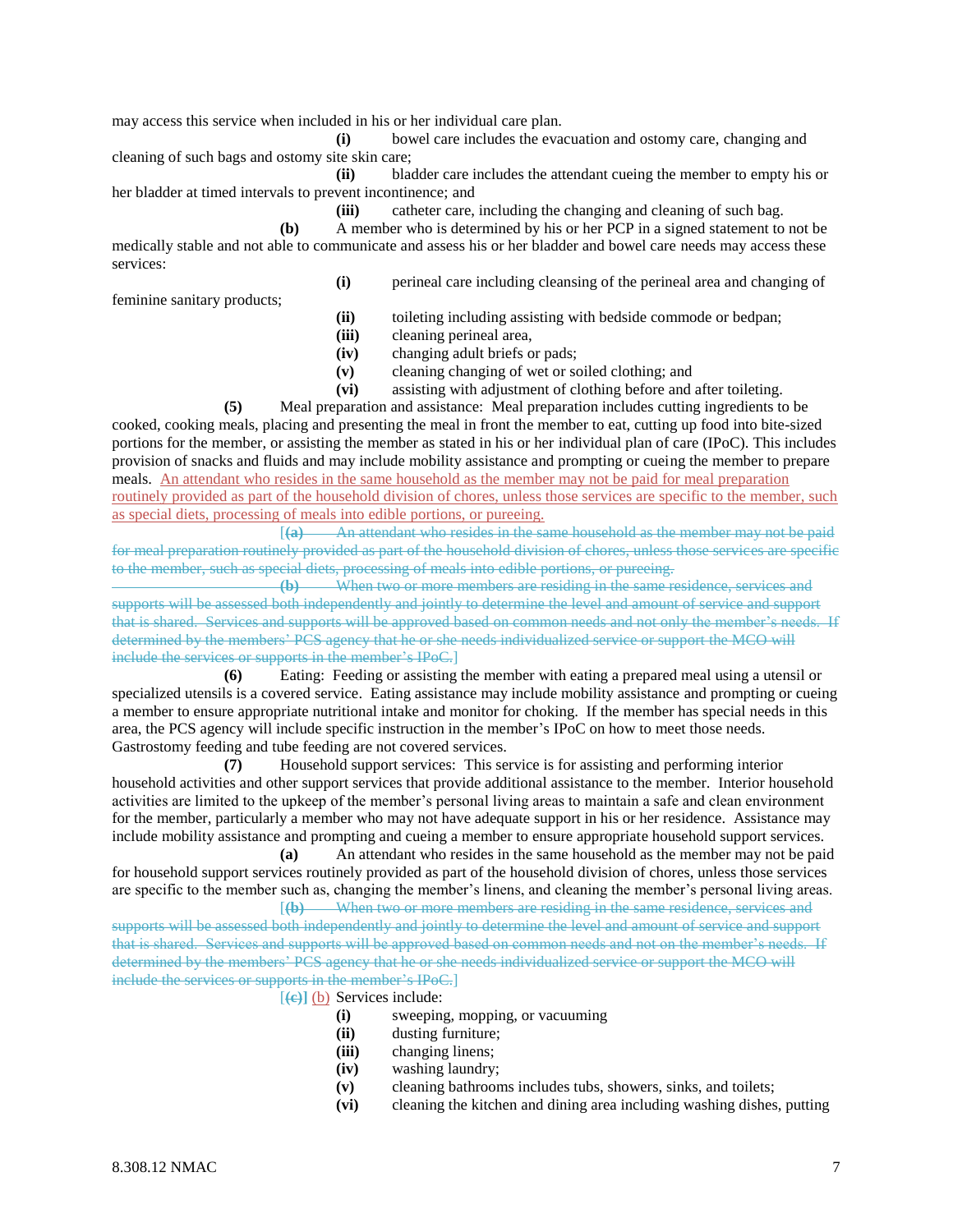them away; cleaning counter tops, and eating areas, etc.; household services do not include cleaning up after other household members or pets;

**(vii)** minor cleaning of an assistive device, wheelchair and durable medical equipment (DME) is a covered service. A member must have an assistive device requiring regular cleaning that cannot be performed by the member and is not cleaned regularly by the supplier of the assistive device to be eligible to receive services under this category;

the member;

**(viii)** shopping or completing errands specific to the member with or without

**(ix)** cueing a member to feed and [hydrating] hydrate his or her documented personal assistance animal or feed and hydrate such an animal when the member is unable;

**(x)** assistance with battery replacement and minor, routine wheelchair and DME maintenance is a covered service.  $\left[\frac{1}{1}a\right]$  A member must have an assistive device that requires regular maintenance, that is not already provided by the supplier of the assistive device, and that the member cannot maintain in order to be eligible to receive services under this category;

**(xi)** assisting a member self-administering: assistance with self-

administering physician ordered (prescription) medications is limited to prompting and reminding only.  $[+the]$  The use of over the counter medications does not qualify for this service.  $\left[-a\right]$  A member must meet the definition of "ability to self-administer" defined in this section, to be eligible to receive time for this task.[ $\div$ a] A member who does not meet the definition of ability to self-administer is not eligible for this service. [ $\div$ this] This assistance does not include administration of injections, which is a skilled/nursing task; splitting or crushing medications or filling medication boxes. [is not a covered service; assistance] Assistance includes: getting a glass of water or other liquid as requested by the member for the purpose of taking medications; at the direction of the member, handing the member his or her daily medication box or medication bottle; and at the direction of the member, helping a member with placement of oxygen tubes for members who can communicate to the caregiver the dosage or route of oxygen; and

**(xii)** transportation of the member: transportation shall only be for nonmedically necessary events and may include assistance with transfers in and out of vehicles.[; medically] Medically necessary transportation services may be a covered PCS service when the MCO has assessed and determined that other medically necessary transportation services are not available through other state plan services.

**(8)** Hygiene and grooming: The attendant may perform for the member or the attendant may cue and prompt the member to perform the following services:

**(a)** bathing to include giving a sponge bath in the member's bed, bathtub or shower; transferring in and out of the bathtub or shower, turning water on and off; selecting a comfortable water temperature; bringing in water from outside or heating water for the member;

**(b)** dressing to include putting on, fastening, and removing clothing including shoes;

**(c)** grooming to include combing or brushing hair, applying make-up, trimming beard or mustache, braiding hair, shaving under arms, legs or face;

**(d)** oral care for a member with intact swallowing reflex to include brushing teeth, cleaning dentures or partials including the use of floss, swabs, or mouthwash;

**(e)** nail care to include cleaning, filing to trim, or cuticle care for member's without a medical condition. For a documented medically at-risk member; nail care is not  $[a]$  covered under PCS; it is a skilled nurse service. Medically at risk conditions include, but are not limited to venous insufficiency, diabetes, peripheral neuropathy;

**(f)** applying lotion or moisturizer to intact skin for routine skin care;

**(g)** physician ordered skin care is limited to the application of skin cream when a member has a documented chronic skin condition and is determined by his or her PCP unable to self-administer the medication. The member's PCP must order a prescription or over-the-counter medication to treat the condition.

**(i)** When the PCP determines the member is able to self-administer the prescribed or over-the-counter medication the attendant is limited to prompting and reminding the member.

**(ii)** PCS does not include the care of a member's wounds, open sores, debridement or dressing of open wounds.

**(h)** prompting or cueing to ensure appropriate bathing, dressing, grooming, oral care, nail care and application of lotion for routine skin care; and

**(i)** mobility assistance to ensure appropriate bathing, dressing, grooming, oral care and skin care.

**(9)** Supportive mobility assistance: Physical or verbal prompting and cueing mobility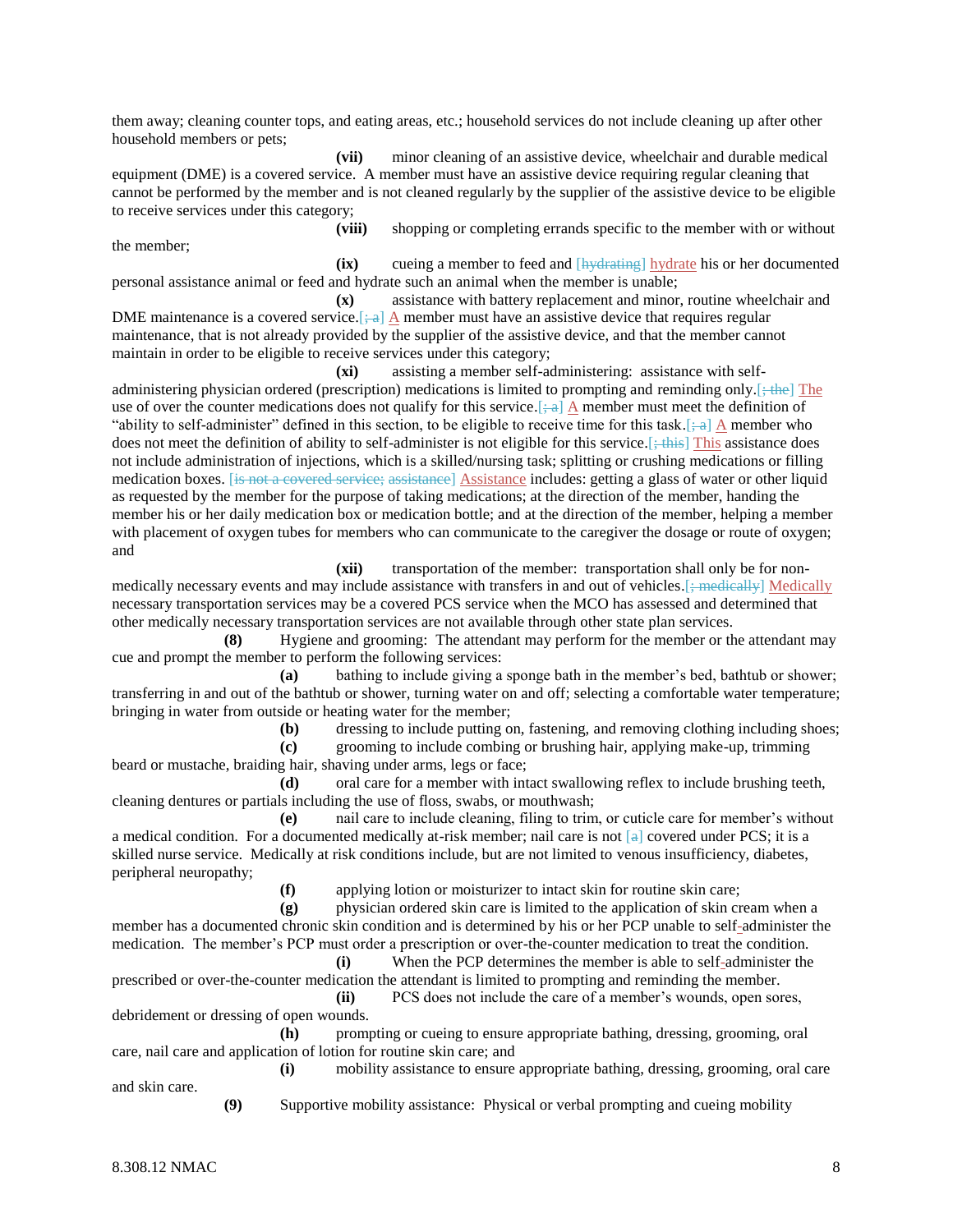assistance provided by the attendant that [are] is not already included as part of other PCS includes assistance with: **(a)** ambulation to include moving around inside or outside the member's residence

or living area with or without an assistive device such as a walker, cane or wheelchair;

**(b)** transferring to include moving to and from one location or position to another with or without an assistive device such as in and out of a vehicle:

**(c)** toileting to include transferring on or off a toilet; and

**(d)** repositioning to include turning or changing a bed-bound member's position to

prevent skin breakdown.

**(10)** Non-covered services: The following services are not covered as PCS:

**(a)** services to an inpatient or resident of a hospital, NF, ICF-IID, mental health facility, correctional facility, or other institutional settings, with the exception when a member is transitioning from a NF;

**(b)** services that are already provided by other sources, including natural supports;

**(c)** household services, support services such as shopping, errands, or meal

preparation that are routinely provided as part of the household division of chores;

**(d)** services provided by a person not meeting the requirements and qualifications of a personal care attendant; including but not limited to, training and criminal background checks;

**(e)** services not approved in the member's IPoC;

**(f)** childcare, pet care, or personal care for other household members. This does not include the member's documented assistant service animal;

**(g)** retroactive services;

**(h)** services provided to an individual who is not a MCO member or does not meet the eligibility criteria for CB services;

**(i)** member assistance with finances and budgeting;

**(j)** member appointment scheduling;

- **(k)** member range of motion exercises;
- **(l)** wound care of open sores and debridement or dressing of open wounds;
- **(m)** filling of medication boxes, cutting or grinding pills, administration of

injections, assistance with over-the-counter medication or medication that the member cannot self-administer;

**(n)** skilled nail care for a member documented as medically at-risk; **(o)** medically necessary transportation when available through the member's MCO

general benefit services;

**(p)** bowel and bladder services that include insertion or extraction of a catheter or

digital stimulation; and

**(q)** gastrostomy feeding and tube feeding.

**J.** Private duty nursing services include activities, procedures, and treatment for a physical condition, physical illness, or chronic disability for a member who is 21 years of age and older with intermittent or extended direct nursing care in his or her home.

- **(1)** Services include:
	- **(a)** medication management;
	- **(b)** administration and teaching;
	- **(c)** aspiration precautions;
	- **(d)** feeding tube management;
	- **(e)** gastrostomy and jejunostomy;
	- **(f)** skin care;
	- **(g)** weight management;
	- **(h)** urinary catheter management;
	- **(i)** bowel and bladder care;
	- **(j)** wound care;
	- **(k)** health education;
	- **(l)** health screening;
	- **(m)** infection control;
	- **(n)** environmental management for safety;
	- **(o)** nutrition management;
	- **(p)** oxygen management;
	- **(q)** seizure management and precautions;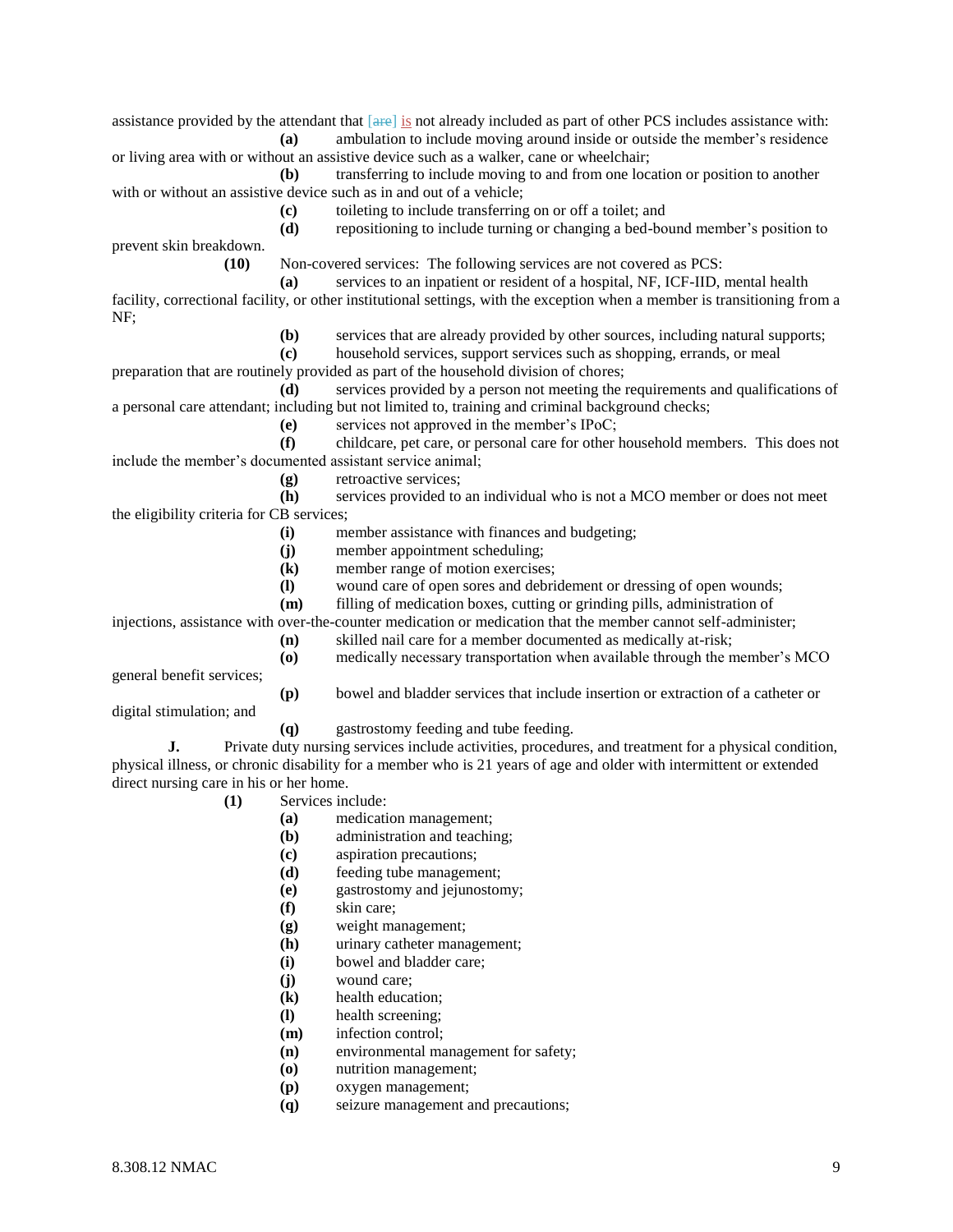- **(r)** anxiety reduction;
- **(s)** staff supervision; and
- **(t)** behavior and self-care assistance.

**(2)** All services are provided under a written physician's order and must be rendered by a New Mexico board of nursing licensed RN or a licensed practical nurse (LPN) who provides services within his or her scope of practice.

**K.** Respite services are provided to a member unable to care for him or herself and are furnished on a short-term basis to allow the member's [unpaid] primary caregiver a limited leave of absence in order to reduce stress, accommodate a caregiver illness, or meet a sudden family crisis or emergency. Respite provides a temporary relief to the primary caregiver of a CB member during times when he/she would normally provide unpaid care.

**(1)** Respite care is furnished at home, in a private residence of a respite care provider, in a specialized foster care home, in a hospital or NF, that meet the qualifications for MAD provider enrollment requirements. For purposes of ABCB eligibility, when respite services are delivered through an institutional provider, the member is not considered a resident of the institution.

- **(2)** Respite care services include:
	- **(a)** medical and non-medical health care;
	- **(b)** personal care; bathing;
	- **(c)** showering; skin care;
	- **(d)** grooming;
	- **(e)** oral hygiene;
	- **(f)** bowel and bladder care;
	- **(g)** catheter and supra-pubic catheter care;
	- **(h)** preparing or assisting in preparation of meals and eating;
	- **(i)** administering enteral feedings;
	- **(j)** providing home management skills;
	- **(k)** changing linens;
	- **(l)** making beds;
	- **(m)** washing dishes;
	- **(n)** shopping; errands;
	- **(o)** calls for maintenance;

**(p)** assisting with enhancing self-help skills, such as promoting use of appropriate interpersonal communication skills and language, working independently without constant supervision or observation;

- **(q)** providing body positioning, ambulation and transfer skills;
- **(r)** arranging for transportation to medical or therapy services;

**(s)** assisting in arranging health care needs and follow-up as directed by primary care giver, physician, and care coordinator; and

**(t)** ensuring the health and safety of the member at all times.

**(3)** Respite may be provided on either a planned or an unplanned basis and may be provided in a variety of settings. If unplanned respite is needed, the appropriate agency personnel will assess the situation, and with the caregiver, recommend the appropriate setting for respite services to the member. Services must only be provided on an intermittent or short-term basis because of the absence or need for relief of those persons normally providing care to the member.

**(4)** Respite services are limited to a maximum of 100 hours annually per care plan year [provided there is an unpaid primary caretaker]. Additional hours may be requested if a member's health and safety needs exceed the specified limit.

**L.** Skilled maintenance therapy services for a member 21 years and older are provided when his or her MCO's general physical health benefit skilled therapy services are exhausted or [not a covered MCO's benefit] are not a MCO covered benefit. The community benefit skilled maintenance therapy services include physical therapy, occupational therapy or speech language therapy. Therapy services focus on improving functional independence, health maintenance, community integration, socialization, and exercise, and enhance the support and normalization of the member's family relationships.

**(1)** Physical therapy services promote gross and fine motor skills, facilitate independent functioning and prevent progressive disabilities. Specific services may include but are not limited to:

- **(a)** professional assessment, evaluation and monitoring for therapeutic purposes;
- **(b)** physical therapy treatments and interventions;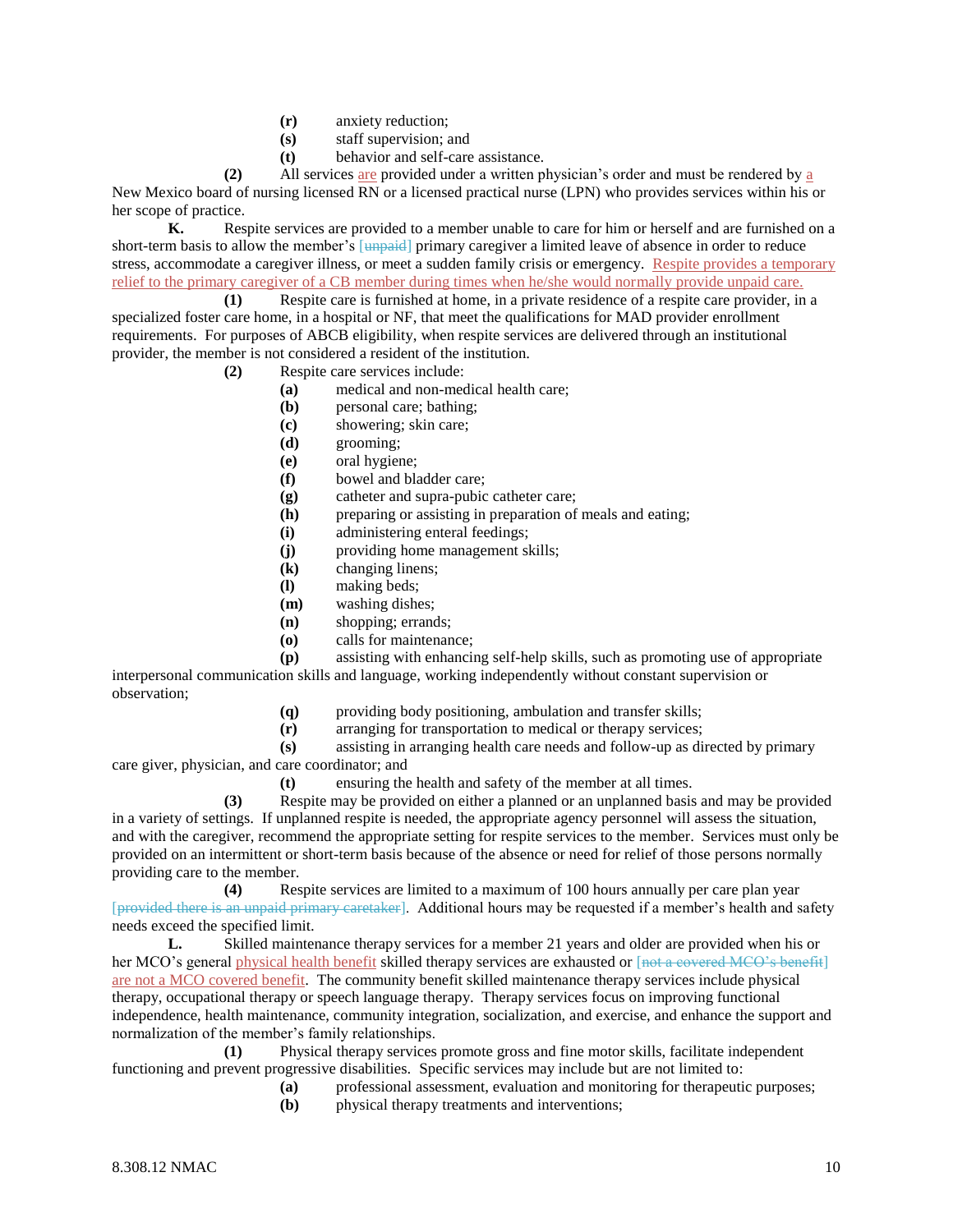- **(c)** training regarding PT activities;
- **(d)** use of equipment and technologies or any other aspect of the member's physical

therapy services;

**(e)** designing, modifying or monitoring use of related environmental modifications; **(f)** designing, modifying, and monitoring use of related activities supportive to the

care plan goals and objectives; and

**(g)** consulting or collaborating with other service providers or family enrollees, as directed by the member.

**(2)** Occupational therapy (OT) services promote fine motor skills, coordination, sensory integration, and facilitate the use of adaptive equipment or other assistive technology. Specific services may include but are not limited to:

- **(a)** teaching of daily living skills;
- **(b)** development of perceptual motor skills and sensory integrative functioning;
- **(c)** design, fabrication, or modification of assistive technology or adaptive devices;
- **(d)** provision of assistive technology services;

**(e)** design, fabrication, or applying selected orthotic or prosthetic devices or

selecting adaptive equipment;

**(f)** use of specifically designed crafts and exercise to enhance function; training

regarding OT activities; and **(g)** consulting or collaborating with other service providers or family enrollees, as directed by the member.

**(3)** Speech and language therapy (SLT) services preserve abilities for independent function in communication; facilitate oral motor and swallowing function; facilitate use of assistive technology; and prevent progressive disabilities. Specific services may include but are not limited to:

**(a)** identification of communicative or oropharyngeal disorders and delays in the development of communication skills;

**(b)** prevention of communicative or oropharyngeal disorders and delays in the development of communication skills;

- **(c)** development of eating or swallowing plans and monitoring their effectiveness;
- **(d)** use of specifically designed equipment, tools, and exercises to enhance function;
- **(e)** design, fabrication, or modification of assistive technology or adaptive devices;
- **(f)** provision of assistive technology services;
- **(g)** adaptation of the member's environment to meet his or her needs;
- **(h)** training regarding SLT activities; and
- **(i)** consulting or collaborating with other service providers or family enrollees as

directed by the member.

**(4)** A signed therapy referral for treatment must be obtained from the member's PCP. The referral will include frequency, estimated duration of therapy and treatment, and procedures to be provided. [8.308.12.13 NMAC - N, 1-1-14; A, 8-1-14; A, x-x-17]

**8.308.12.14 ABCB NON-COVERED SERVICES:** MAD and the member's MCO do not cover certain procedures, services, or miscellaneous items. [The member uses his or her MCO general benefits for non-ABCB services, and these services are not included in the ABCB care plan.] See specific MAD NMAC rules, sections of this rule, and the MAD MCO manual for additional information on benefit coverage and limitations. [8.308.12.14 NMAC - N, 1-1-14; A, 8-1-14; A, x-x-17]

**8.308.12.15 SELF-DIRECTED COMMUNITY BENEFIT (SDCB):** The MCO shall offer the SDCB approach to a member who meets a NF LOC and is determined through a CNA or reassessment to need CB services. Self-direction affords a member the opportunity to have choice and control over how his or her CB services are provided and who provides the services. Although a member's assessment for the amount and types of services may vary, SDCB services are not provided 24 hours per day. Services are reimbursed according to the MAD fee schedule that has a range of allowable reimbursement rates to a provider of a specific service. The member's MCO approves the final reimbursement rate for each provider of a CB service. A member has the option of choosing the ABCB or the SDCB approach. A member cannot participate in both community benefit approaches concurrently.  $[8.308.12.15 NMAC - N, 1-1-14; A, 8-1-14; A, x-x-17]$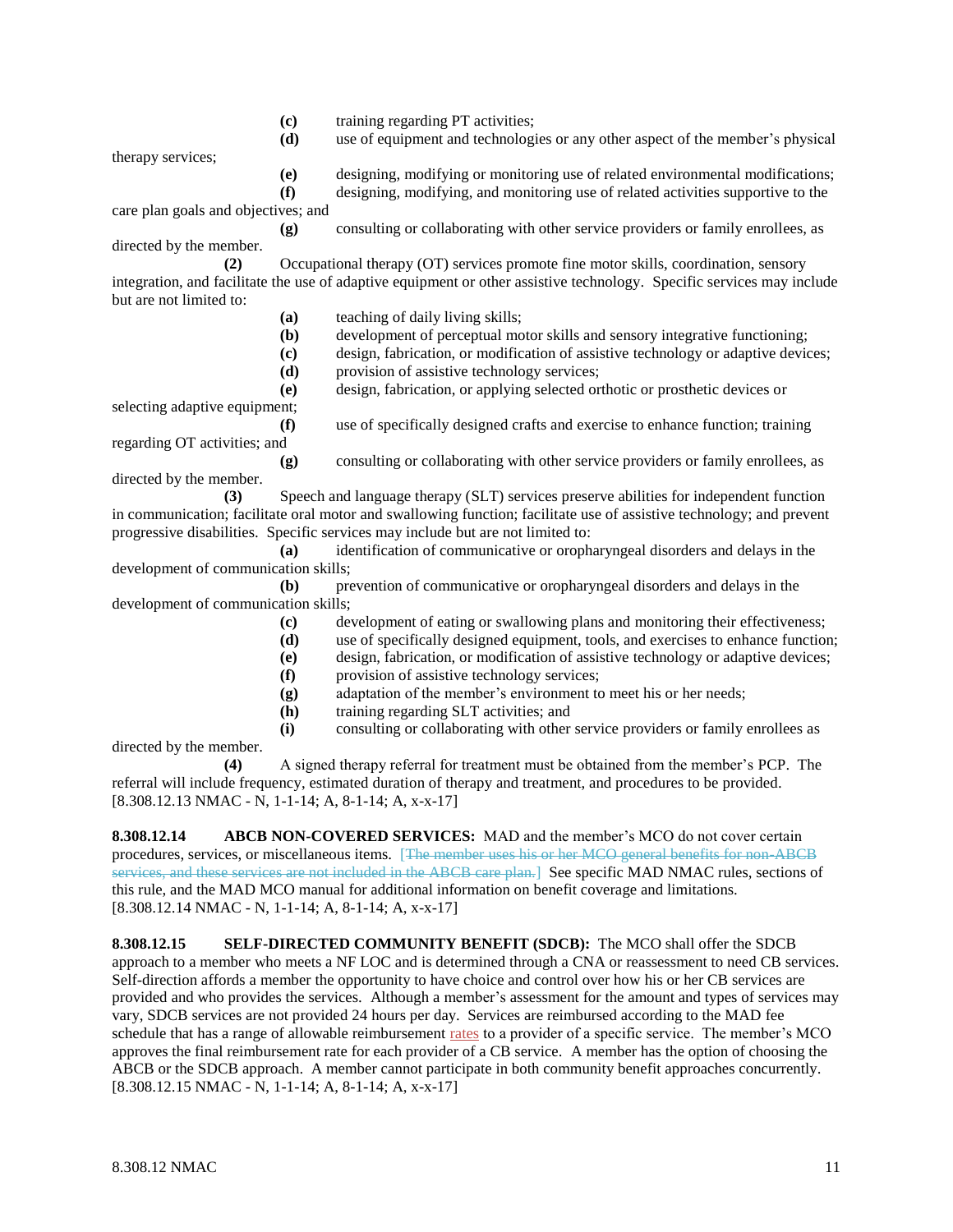#### **8.308.12.16 ELIGIBLE PROVIDERS:**

**A.** The FMA, member or his or her EOR shall verify that a potential provider meets all applicable qualifications prior to rendering a service. If a provider or employee is unable to pass a nationwide criminal history screening pursuant to NMSA 1978, 29-12-2 et seq. or is listed in the abuse registry as defined in NMSA 1978, 27- 7a-1 et seq., [that person] he or she may not be employed to render any service to the [MCO's] member. Following formal approval from the MCO, LRIs [<del>(including parents of minors), who must provide care to the minor,</del>] may serve as a SDCB provider under extraordinary circumstances in order to assure the health and welfare of the member and to avoid his or her institutionalization. The MCO shall make decisions regarding LRIs serving as providers for members on a case by case basis. Following formal approval from the MCO, a spouse of a member may serve as a provider under extraordinary circumstances in order to assure the health and welfare of the member and to avoid institutionalization. The MCO shall provide such approval on a case by case basis. SDCB providers must meet all Federal and state requirements for home and community based providers.

**B.** An EOR shall have an employment agreement or vendor agreement with each of the member's providers. The employee or vendor agreement template shall be prescribed by MAD. Prior to a payment being made to a provider for SDCB services, the FMA shall ensure that: the provider meets all qualifications; and an employee agreement or vendor agreement is signed between the EOR and the provider. A member's employee agreement shall be updated anytime there is a change in any of the terms or conditions specified in the agreement. Employee agreements shall be signed by the new EOR when there is a change in EORs. A copy of each employee agreement or vendor agreement shall be provided to the member and EOR. Refer to the MAD MCO policy manual for a complete listing of all SDCB provider qualifications and responsibilities. [8.308.12.16 NMAC - N, 1-1-14; A, 8-1-14; A, x-x-17]

**8.308.12.17 ELIGIBLE MEMBERS:** A member must meet NF LOC, be determined through a CNA or reassessment to need MCO CB services, and be approved by the member's MCO for the SDCB approach. [8.308.12.17 NMAC - N, 1-1-14; A, 8-1-14]

**8.308.12.18 COVERED SERVICES IN SELF-DIRECTED COMMUNITY BENEFIT SDCB:** MAD and the member's MCO cover certain procedures, services, and miscellaneous items. For those services that are the same in ABCB and SDCB, detailed descriptions are found in 8.308.12.13 NMAC. Other services may be available to a member in the SDCB approach and detailed descriptions are included in each subsection of this section.

**A.** Behavior support consultation is the provision of assessment, treatment, evaluation and follow-up services to assist the member, his or her parents, family, and primary caregivers with coping skills which promote maintaining the member in a home environment. See Subsection C of Section 13 of this rule for a detailed description of this service.

**B.** Customized community supports include participation in community congregate day programs and centers that offer functional meaningful activities that assist with acquisition, retention or improvement in selfhelp, socialization and adaptive skills. Customized community supports may include day support models. Customized community supports are provided in community day program facilities and centers and can take place in non-institutional and non-residential settings. These services are provided at least four or more hours per day one or more days per week as specified in the member's care plan. Customized community supports settings must be integrated and support full access of individuals receiving medicaid HCBS to the greater community, engage in community life, control personal resources, and receive services in the community, to the same degree of access as individuals not receiving medicaid HCBS.

**C.** Emergency response services provide an electronic device that enables a member to secure help in an emergency at his or her home, avoiding institutionalization. The member may also wear a portable "help" button to allow for mobility. The system is connected to the member's phone and programmed to signal a response center when the "help" button is activated. The response center is staffed by trained professionals. See Subsection E of Section 13 of this rule for a detailed description of this service.

**D.** Employment supports include job development, job seeking and job coaching supports after available vocational rehabilitation supports have been exhausted. Employment supports settings must be integrated and support full access of individuals receiving medicaid HCBS to the greater community, engage in community life, control personal resources, and receive services in the community, to the same degree of access as individuals not receiving medicaid HCBS. See Subsection F of Section 13 of this rule for a detailed description of this service.

**E.** Environmental modification services include: the purchase of, the installation of equipment for the physical adaptations to a member's residence that are necessary to ensure the health, welfare, and safety of the member or enhance the member's level of independence. See Subsection G of Section 13 of this rule for a detailed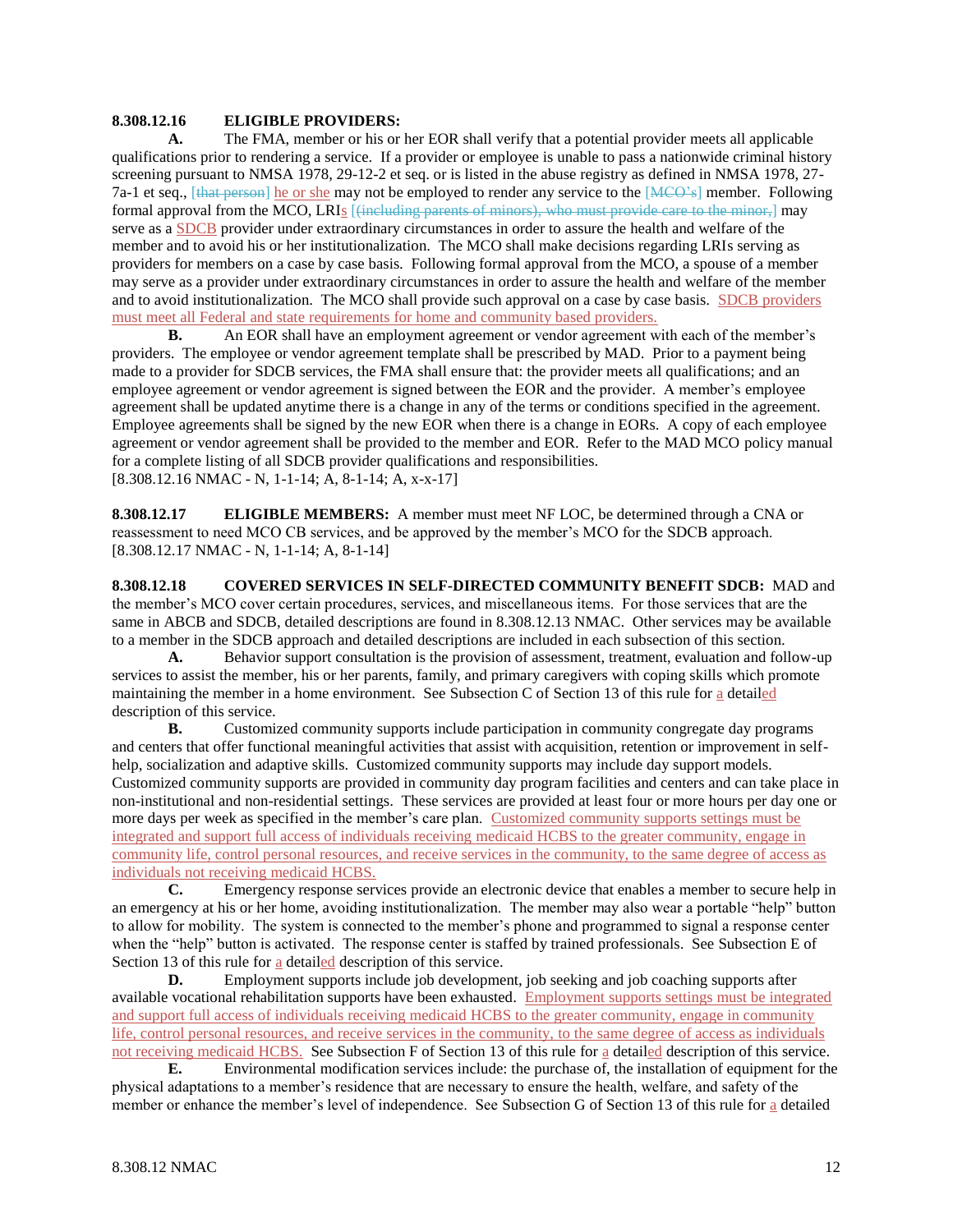description of this service.

**F.** Home health aide services provide total care or assist the member in all ADLs. See Subsection H of Section 13 of this rule for a detailed description of this service.

**G.** Homemaker services are provided on an episodic or continuing basis to assist the member with ADLs, performance of general household tasks, provide companionship to acquire, maintain, or improve social interaction skills in the community, and enable the member to accomplish tasks he or she would normally do for him or herself if he or she did not have a disability.

**(1)** Homemaker services are provided in the member's home and in the community, depending on the member's needs. The member identifies the homemaker's [worker's] training needs, and, if the member is unable to do the training [him] himself or herself, the member arranges for the needed training.

**(2)** Services are not intended to replace supports available from a primary caregiver. Homemaker services are not duplicative of home health aide services.

**(3)** Home health aides may provide basic non-invasive nursing assistant skills within the scope of their practice. Homemakers do not have this ability to perform such tasks.

[**(4)** When two or more members are residing in the same residence, services and supports will be assessed both independently and jointly to determine the level and amount of service and support that is shared. Services and supports will be approved based on common needs and not on the member's needs. If determined by the member's MCO that he or she needs individualized service or support the MCO will include the services or supports in the members care plan.

**H.** Non-medical transportation services are offered to enable a member to gain access to services, activities, and resources, as specified by his or her care plan. Non-medical transportation services in the SDCB are offered in accordance with the member's care plan. Payment for SDCB non-medical transportation services is made to the member's individual transportation employee or to a public or private transportation service vendor. Payment cannot be made to the member. Non-medical transportation services for minors is not a covered service as these are services that a LRI would ordinarily provide for household members of the same age who do not have a disability or chronic illness.

**I.** Nutritional counseling services include assessment of the member's nutritional needs, development and revision of the member's nutritional plan, counseling and nutritional intervention, and observation and technical assistance related to implementation of the nutritional plan.

**J.** Private duty nursing services include activities, procedures, and treatment for a physical condition, physical illness, or chronic disability for a member who is 21 years of age and older with intermittent or extended direct nursing care in his or her home. See Subsection J of Section 13 of this rule for a detailed description of this service.

**K.** Related goods are equipment, supplies or fees and memberships, not otherwise provided through the member's MCO general benefits.

**(1)** Related goods must address a need identified in the member's CNA including improving and maintaining the member's opportunities for full membership in the community, and meet all the following requirements:

- **(a)** be responsive to the member's qualifying condition or disability;
- **(b)** accommodate the member in managing his or her household;
- **(c)** facilitate the member's ADL;
- **(d)** promote the member's personal safety and health;
- **(e)** afford the member an accommodation for greater independence;
- **(f)** advance the desired outcomes in the member's care plan; and
- **(g)** decrease the need for other medicaid services.

**(2)** Related goods will be carefully monitored by the member's MCO to avoid abuses or inappropriate use of this benefit.

**L.** Respite services are provided to a member unable to care for him or herself and are furnished on a short-term basis to allow the member's [unpaid] primary caregiver a limited leave of absence in order to reduce stress, accommodate a caregiver illness, or meet a sudden family crisis or emergency. See Section 13 Subsection K of [this rule] 8.308.12 NMAC for a detailed description of this service.

**M.** Skilled maintenance therapy services for a member 21 years and older are provided when his or her MCO's general physical health benefit skilled therapy services are exhausted or not a covered MCO benefit. The community benefit skilled maintenance therapy services include physical therapy, occupational therapy or speech language therapy. Therapy services focus on improving functional independence, health maintenance, community integration, socialization, and exercise, and enhance the support and normalization of the member's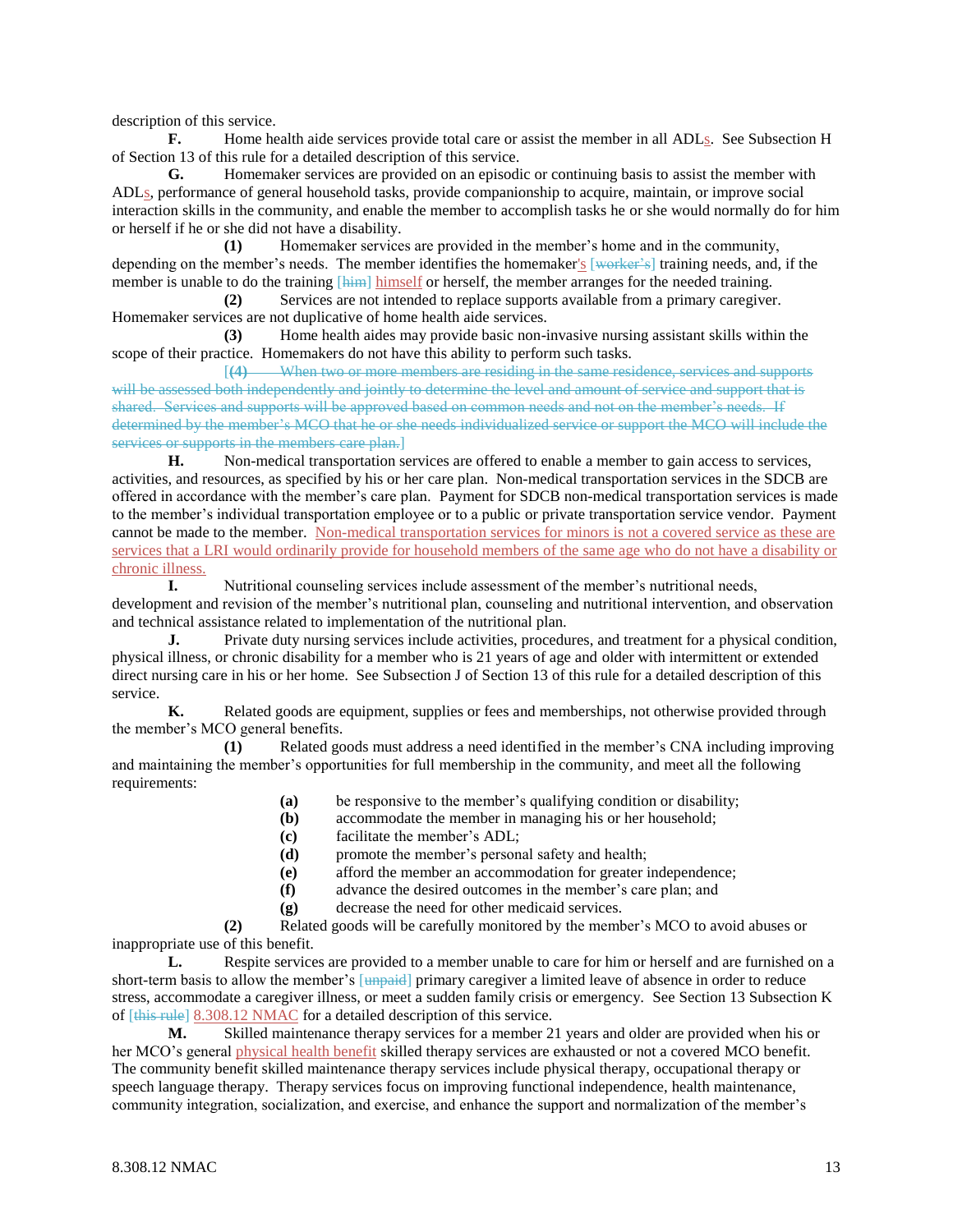family relationships. See Subsection L of Section 13 of this rule for a detailed description of this service.

**N.** Specialized therapies are non-experimental therapies or techniques that have been proven effective for certain conditions. A member may include specialized therapies in his or her care plan when the services enhance opportunities to achieve inclusion in community activities and avoid institutionalization. Services must be related to the member's disability or condition, ensure the member's health and welfare in the community, supplement rather than replace the member's natural supports and other community services for which the member may be eligible, and prevent the member's admission to institutional services.

**(1)** Acupuncture is a distinct system of primary health care with the goal of prevention, cure, or correction of any disease, illness, injury, pain or other physical or behavioral health condition by controlling and regulating the flow and balance of energy, form, and function to restore and maintain physical health and increased mental clarity to a member. Acupuncture may provide effective pain control, decreased symptoms of stress, improved circulation and a stronger immune system, as well as other benefits to the member.

**(2)** Biofeedback uses visual, auditory or other monitors to feed back physiological information of which the member is normally unaware. This technique enables a member to learn how to change physiological, psychological and behavioral responses for the purposes of improving emotional, behavioral, and cognitive health and performance. The use of biofeedback may assist in strengthening or gaining conscious control over the above processes in order for the member to self-regulate. Biofeedback therapy is also useful for muscle reeducation of specific muscle groups or for treating the member's pathological muscle abnormalities of spasticity, incapacitating muscle spasm, or weakness.

**(3)** Chiropractic care for a member is designed to locate and remove interference with the transmissions or expression of nerve forces in the human body by the correction of misalignments or subluxations of the vertebral column and pelvis for the purpose of restoring and maintaining health for treatment of human disease primarily by, but not limited to, the adjustment and manipulation of the human structure. Chiropractic therapy may positively affect neurological function, improve certain reflexes and sensations, increase range of motion, and lead to improved general health of the member.

**(4)** Cognitive rehabilitation therapy services for a member are designed to improve cognitive functioning by reinforcing, strengthening, or reestablishing previously learned patterns of behavior, or establishing new patterns of cognitive activity or compensatory mechanisms for impaired neurological systems. Treatments may be focused on improving a particular cognitive domain such as attention, memory, language, or executive functions. Alternatively, treatments may be skill-based, aimed at improving performance of ADL. The overall goal is to restore the member's function in a cognitive domain or set of domains, or to teach compensatory strategies to overcome specific cognitive problems.

**(5)** Hippotherapy is a physical, occupational, and speech-language therapy treatment strategy that utilizes equine movement as part of an integrated intervention program to achieve functional outcomes. Hippotherapy applies multidimensional movement of a horse for a member with movement dysfunction and may increase mobility and range of motion, decrease contractures and aid in normalizing muscle tone. Hippotherapy requires that the member use cognitive functioning, especially for sequencing and memory. A member with attention deficits and maladaptive behaviors is redirecting attention and behaviors by focusing on the activity. Hippotherapy involves therapeutic exercise, neuromuscular education, kinetic activities, therapeutic activities, sensory integration activities, and for individual speech therapy. The activities may also help improve respiratory function and assist with improved breathing and speech production of the member.

**(6)** Massage therapy for a member is the assessment and treatment of soft tissues and their dysfunctions for therapeutic purposes primarily for comfort and relief of pain. It includes gliding, kneading, percussion, compression, vibration, friction, nerve strokes, stretching the tissue and exercising the range of motion, and may include the use of oils, salt glows, hot or cold packs or hydrotherapy. Massage increases the circulation, helps loosen contracted, shortened muscles and can stimulate weak muscles to improve posture and movement, improves range of motion and reduces spasticity. Massage therapy may increase, or help sustain, a member's ability to be more independent in the performance of ADL; thereby, decreasing dependency upon others to perform or assist with basic daily activities.

**(7)** Naprapathy focuses on the evaluation and treatment of neuro-musculoskeletal conditions, and is a system for restoring functionality and reducing pain in muscles and joints. The therapy uses manipulation and mobilization of the spine and other joints, and muscle treatments such as stretching and massage. Based on the concept that constricted connective tissue (ligaments, muscles and tendons) interfere with nerve, blood and lymph flow, naprapathy uses manipulation of connective tissue to open these channels of body function for a member.

**(8)** A Native American healer is an individual who is recognized as a healer within his or her respective native American community. A native American member may be from one of the 22 sovereign tribes,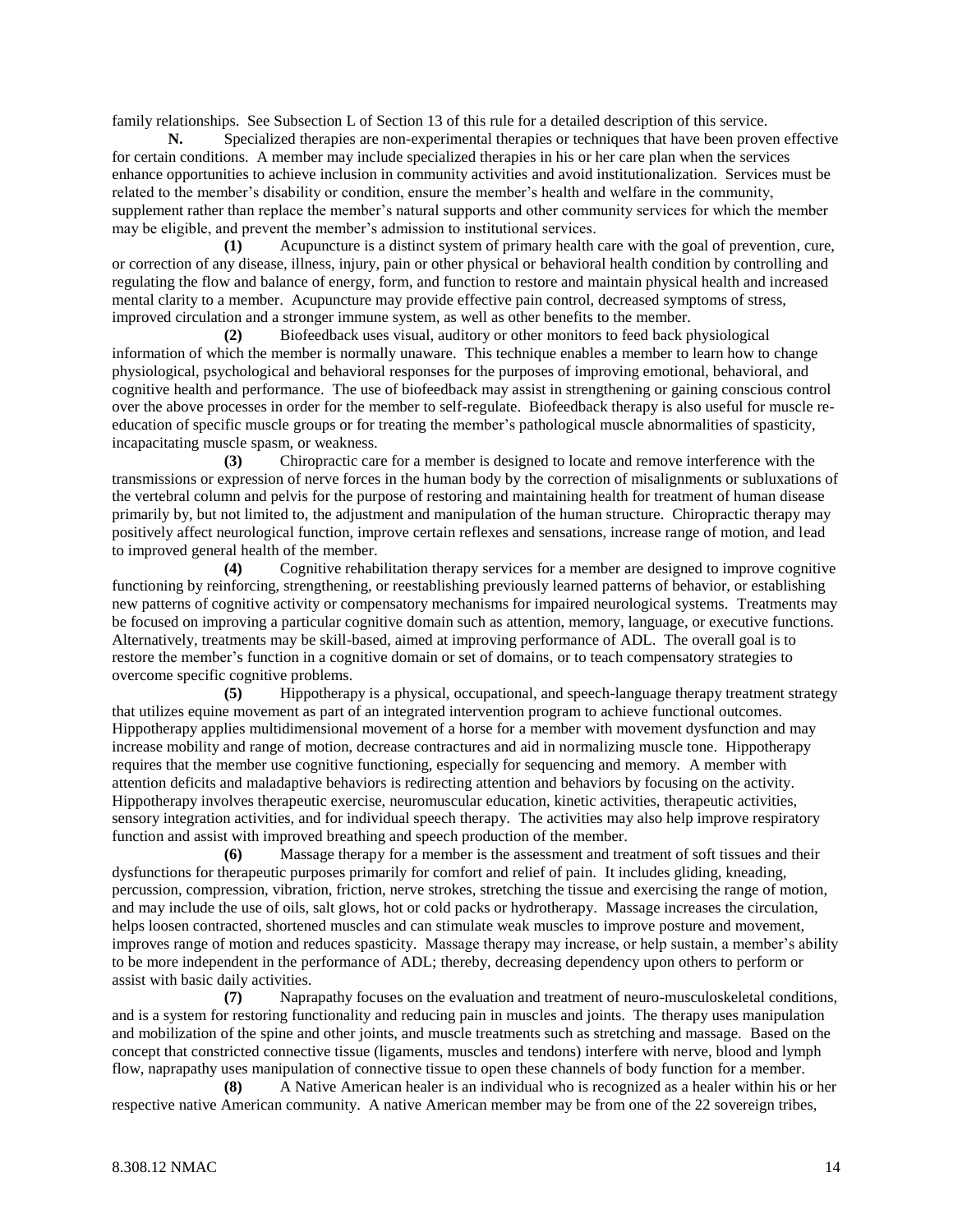nations and pueblos in New Mexico or may be from other tribal backgrounds. A native American healer delivers a wide variety of culturally-appropriate therapies that support the member by addressing the member's physical, emotional and spiritual health. Treatments delivered by a native American healer may include prayer, dance, ceremony and song, plant medicines and foods; participation in sweat lodges, and the use of meaningful symbols of healing, such as the medicine wheel or other sacred objects. A native American healer provides opportunities for the member to remain connected with his or her tribal community. The communal and spiritual support provided by this type of healing can reduce pain and stress and improve quality of life. It is also important to note that some tribes, nations and pueblos prefer to keep these healing therapies and practices safeguarded due to the significance of their religious ties.

[8.308.12.18 NMAC - N, 1-1-14; A, 8-1-14; A, x-x-17]

**8.308.12.19 SDCB NON-COVERED SERVICES AND SERVICE LIMITATIONS:** MAD and the member's MCO do not cover certain procedures, services, or miscellaneous items. [The member uses his or her MCO general benefits for non-SBCB services, and these services are not included in the SBCB care plan.] Services and goods that are not covered by the SDCB approach include, but are not limited to the following:

**A.** services covered by third-parties; MAD or the MCO is the payer of last resort;

**B.** any service or good, the provision of which would violate federal or state statutes, rules or

guidance; this includes services that are considered primarily recreational or diversional, which are not deemed eligible SDCB services by CMS;

**C.** formal academic degrees or certification-seeking education, educational services covered by IDEA or vocational training provided by the public education department (PED), division of vocational rehabilitation (DVR);

**D.** room and board, meaning shelter expenses, including property-related costs, such as rental or purchase of real estate and furnishing(s), home and property maintenance, utilities and utility deposits, and related administrative expenses; utilities include gas, electricity, propane, fire wood, wood pellets, water, sewer, and waste management;

**E.** experimental or investigational services, procedures or goods, as defined in 8.325.6 NMAC;

**F.** any goods or services that a household that does not include a person with a disability would be expected to pay for as a routine household expense;

[**G.** any goods or services that are to be used for recreational or diversional purposes;]

[**H.] G.** personal goods or items not related to the SDCB member's condition or disability;

[**I.] H.** purchase of animals and the costs of maintaining animals, including the purchase of food,

veterinary visits, grooming and boarding but with the exception of training and certification for service dogs;

[**J.] I.** gas cards and gift cards; items that are purchased with SDCB program funds may not be returned for store credit, cash or gift cards;

[**K.] J.** purchase of insurance, such as car, health, life, burial, renters, home-owners, service warrantees or other such policies. This includes purchase of cell phone insurance;

[**L.] K.** purchase of a vehicle, and long-term lease or rental of a vehicle;

[**M.] L.** purchase of recreational vehicles, such as motorcycles, campers, boats or other similar items;

[**N.] M.** firearms, ammunition or any other type of weapons;

[**O.] N.** gambling, games of chance (such as bingo or lottery), alcohol, tobacco, or similar items;

[**P.] O.** vacation expenses, including airline tickets, cruise ship or other means of transport, guided tours, meals, hotel, lodging or similar recreational expenses; this also includes mileage or driver time reimbursement for vacation travel by automobile;

[**Q.] P.** purchase of usual and customary furniture and home furnishings, unless adapted to the SDCB member's disability or use, or of specialized benefit to the SDCB member's condition; requests for adapted or specialized furniture or furnishings must include a doctor's order from the member's health care provider and, when appropriate, a denial of payment from any other source;

[**R.] Q.** regularly scheduled upkeep, maintenance and repairs of a home and addition of fences, storage sheds or other outbuildings, except upkeep and maintenance of modifications or alterations to a home which are an accommodation directly related to the SDCB member's qualifying condition or disability;

[**S.] R.** regularly scheduled upkeep, maintenance and repairs of a vehicle, or tire purchase or replacement, except upkeep and maintenance of modifications or alterations to a vehicle or van, which is an accommodation directly related to the SDCB member's qualifying condition or disability; requests must include documentation that the adapted vehicle is the SDCB member's primary means of transportation;

[**T.] S.** clothing and accessories, except specialized clothing based on the SDCB member's disability or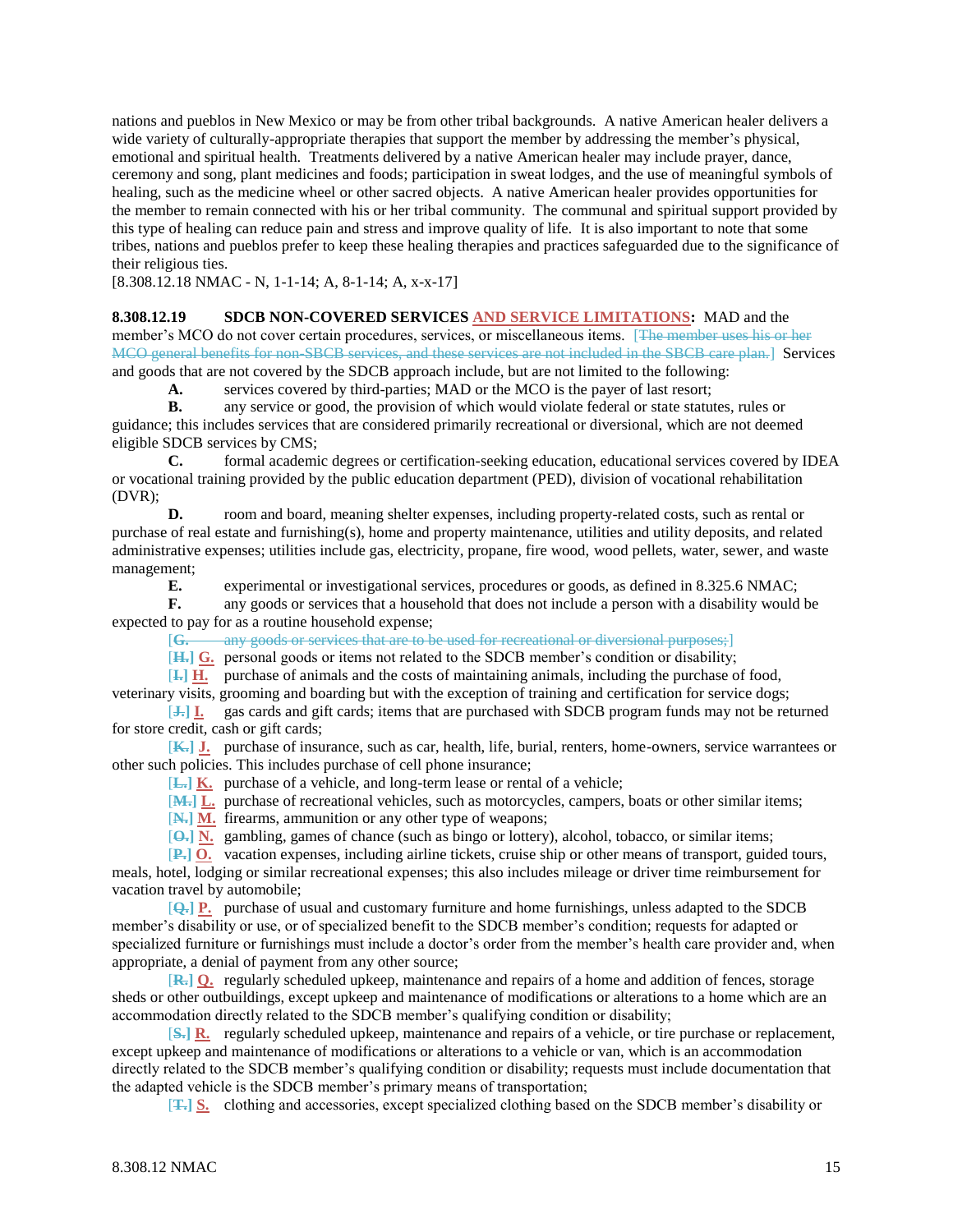condition;

[**U.] T.** training expenses for paid employees;

[**V.] U.** conference or class fees may be covered for SDCB members or unpaid caregivers, but costs associated with such conferences or classes cannot be covered, including airfare, lodging or meals;

[**W.] V.** for member electronics such as cell phones, computers, printers and fax machines, or other electronic equipment, no more than one of each type of item may be purchased at one time, and member electronics may not be replaced more frequently than once every three years; laptops or any electronic tablets are considered computers;

**W.** cell phones and cell phone service for SDCB members who are minors;

X. home schooling materials or related supplemental materials and activities;

[**X.] Y.** [cell phone services that include fees for data (to include GPS) or more than one cell phone per SDCB member. SDCB may cover the cost of text messaging if it is documented and determined that the need for texting is related to the SDCB member's disability; and cell phone services that include more than one cell phone or cell phone line per SDCB member; cell phone service, including data, is limited to the cost of one hundred dollars per month; and

[**Y.] Z.** moving expenses are limited to, the cost of moving truck rental, gas/mileage, labor, moving equipment, supplies, boxes, tape and moving blankets. [8.308.12.19 NMAC - N, 1-1-14; A, 8-1-14; A, x-x-17]

**8.308.12.20 TRANSITION TO THE SELF-DIRECTED COMMUNITY BENEFIT:** A member who meets a NF LOC and who qualifies for MCO CB must first access services through his or her MCO's ABCB approach. After 120 calendar days, the member may continue his or her CB services provided through the MCO's ABCB or may select the MCO's SDCB approach. The member's MCO shall obtain a signed statement from the member regarding his or her decision to participate in the SDCB approach. The signed statement will include member attestation that he or she understands the responsibilities of self directing his or her CB services, including the management of his or her care plan. For a member transitioning from a NF: and the member continues to meet NF LOC; the member selects his or her MCO's SDCB approach; the member must access CB services through the MCO's ABCB approach for the first 120 calendar days of eligibility; and after 120 calendar days, the member may transition to the MCO's SDCB.

**A.** Self-assessment: The member's care coordinator shall provide him or her with the MAD selfassessment instrument. The self-assessment instrument shall be completed by the member with assistance from the member's care coordinator upon request. The care coordinator shall file the completed self-assessment in the member's file.

**B.** Employer of record (EOR): A member who is an unemancipated minor or has an authorized representative over financial matters in place cannot serve as his or her own EOR. When the member's care coordinator, based on the results of the member's self-assessment, determines the member requires assistance to direct his or her SDCB services, the member must designate in writing an EOR to assume the functions on behalf of the member. A member that serves as his or her EOR has the option to do so or may, on his or her own, designate a person to serve as his or her EOR in writing. A designated EOR may not also be an employee of the member. The member's file must have documentation of either the member acting as his or her EOR or of the designated EOR. The member's MCO will make the final determination on whether the member may be his or her own EOR.

**C.** Supports for self-direction: A member or his or her authorized representative may designate a person to provide support to the member's self-directed functions. The member or his or her authorized representative may act as his or her EOR. A member's authorized representative may function as the member's spokesperson. The member's care coordinator shall include a copy of any EOR or spokesperson forms in the member's file and provide copies to the member, the member's authorized representative, spokesperson and the FMA.

**(1)** Care coordination for self-direction: The MCO shall ensure that the member or the member's authorized representative fully participates in developing and administering SDCB services and that sufficient supports, such as care coordinators and support brokers, are made available to assist the member or the member's authorized representative who requests or requires assistance. In this capacity, the care coordinator shall fulfill, in addition to contractual requirement, the following tasks:

**(a)** understand member and EOR roles and responsibilities;

**(b)** identify resources outside the member's MCO SDCB, including natural and informal supports, that may assist in meeting the member's long term care needs;

**(c)** understand the array of SDCB services;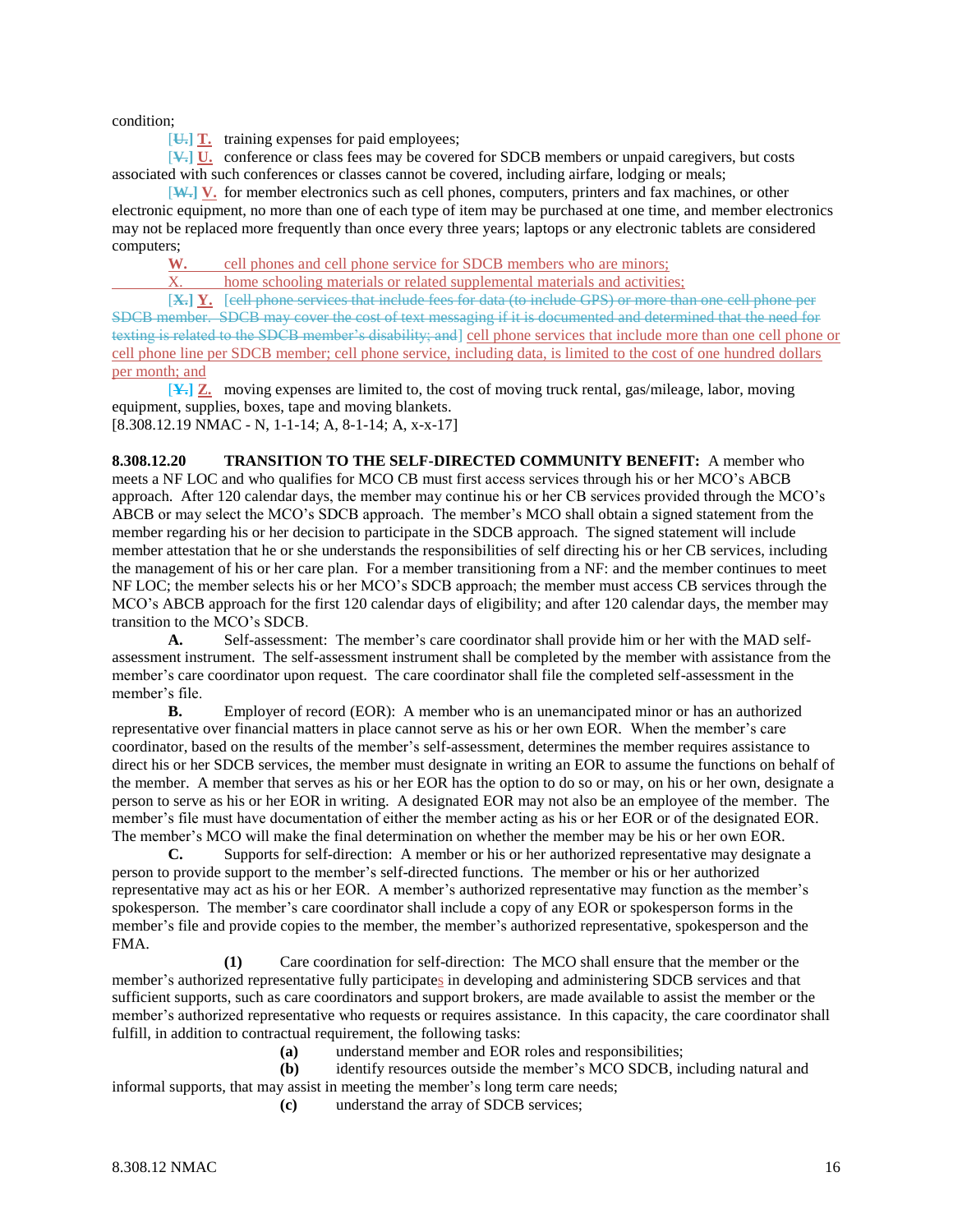|                                                         | (d)                        | assign the annual SDCB budget based on the member's CNA to address the                                           |
|---------------------------------------------------------|----------------------------|------------------------------------------------------------------------------------------------------------------|
| needs of the member;                                    |                            |                                                                                                                  |
|                                                         | (e)                        | monitor utilization of SDCB services on a regular basis;                                                         |
|                                                         | (f)                        | conduct employer-related activities such as assisting a member in identifying a                                  |
| designated EOR as appropriate;                          |                            |                                                                                                                  |
|                                                         | (g)                        | identify and resolve issues related to the implementation of the member's SDCB                                   |
| care plan;                                              |                            |                                                                                                                  |
|                                                         | (h)                        | assist the member with quality assurance activities to ensure implementation of                                  |
|                                                         |                            | the member's SDCB care plan and utilization of his or her authorized budget;                                     |
|                                                         | (i)                        | recognize and report critical incidents, including abuse, neglect, exploitation,                                 |
|                                                         |                            | emergency services, law enforcement involvement, and environmental hazards;                                      |
|                                                         | (j)                        | monitor quality of services provided by the member's support broker; and                                         |
|                                                         | $\left( \mathbf{k}\right)$ | work with the member to provide the necessary assistance for successful SDCB                                     |
| implementation.                                         |                            |                                                                                                                  |
| (2)                                                     |                            | A support broker is a qualified vendor for a SDCB member who is either employed by or                            |
|                                                         |                            | contracted by the member's MCO. At a minimum, the support broker shall perform the following functions:          |
|                                                         | (a)                        | educate the member on how to use self-directed supports and services and                                         |
| provide information on program changes or updates;      |                            |                                                                                                                  |
|                                                         | (b)                        | review, monitor and document progress of the member's SDCB care plan;                                            |
|                                                         | (c)                        | assist in managing budget expenditures, complete and submit SDCB care plan                                       |
| and revisions;                                          |                            |                                                                                                                  |
|                                                         | (d)                        | assist with employer functions such as recruiting, hiring and supervising SDCB                                   |
| providers;                                              |                            |                                                                                                                  |
|                                                         | (e)                        | assist with developing and approving job descriptions for SDCB direct supports;                                  |
|                                                         | (f)                        | assist with completing forms related to the member's employees;                                                  |
|                                                         | (g)                        | assist with approving timesheets, purchase orders or invoices for goods, obtain                                  |
|                                                         |                            | quotes for services and goods, as well as identify and negotiate with vendors;                                   |
|                                                         | (h)                        | assist with problem solving of an employee or vendor payment issue with the                                      |
| FMA and other appropriate parties;                      |                            |                                                                                                                  |
|                                                         | $\mathbf{u}$               | facilitate resolution of any disputes regarding payment to a provider for services                               |
| rendered;                                               |                            |                                                                                                                  |
|                                                         | (j)                        | develop the care plan for SDCB based on the member's budget amount as                                            |
| determined by the CNA; and                              |                            |                                                                                                                  |
|                                                         | $\left( \mathbf{k}\right)$ | assist in completing all documentation required by the FMA.                                                      |
| (3)                                                     |                            | The FMA acts as the intermediary between the member and the member's MCO's                                       |
|                                                         |                            | payment system and assists the member or the member's EOR with employer-related responsibilities. The FMA        |
|                                                         |                            | pays employees and vendors based upon the member's approved SDCB care plan and budget. The FMA assures           |
|                                                         |                            | member and program compliance with state and federal employment requirements, monitors, and makes available to   |
|                                                         |                            | the member and MAD reports related to utilization of services and budget expenditures. Based on the member's     |
| approved individual care plan and budget, the FMA must: |                            |                                                                                                                  |
|                                                         | <b>(a)</b>                 | verify that the member is eligible for SDCB services prior to making payment                                     |
| for services;                                           |                            |                                                                                                                  |
|                                                         | (b)                        | receive and verify that all required employee and vendor documentation and                                       |
|                                                         |                            | qualifications are in compliance with [MAD] applicable NMAC rules and the MAD MCO policy manual;                 |
|                                                         | (c)                        | establish an accounting for each member's budget;                                                                |
|                                                         | (d)                        | process and pay invoices for goods, services, and supports approved in the                                       |
|                                                         |                            | member's SDCB care plan and supported by required documentation; and                                             |
|                                                         | (e)                        | process all payroll functions on behalf of the member and EOR including:                                         |
|                                                         |                            |                                                                                                                  |
|                                                         |                            | collects and processes timesheets of employees in accordance with the<br>(i)                                     |
| MAD approved payment schedule;                          |                            |                                                                                                                  |
|                                                         |                            | (ii)<br>processes payroll, withholding, filing, and payment of applicable                                        |
|                                                         |                            | federal, state and local employment-related taxes and insurance;                                                 |
|                                                         |                            | (iii)<br>tracks and reports disbursements and balances of the member's budget                                    |
|                                                         |                            | and provides a monthly report of expenditures and budget status to the member and his or her support broker, and |
|                                                         |                            | quarterly and annual documentation of expenditures to MAD;                                                       |
|                                                         |                            | receives and verifies a provider's agreement, including collecting<br>(iv)                                       |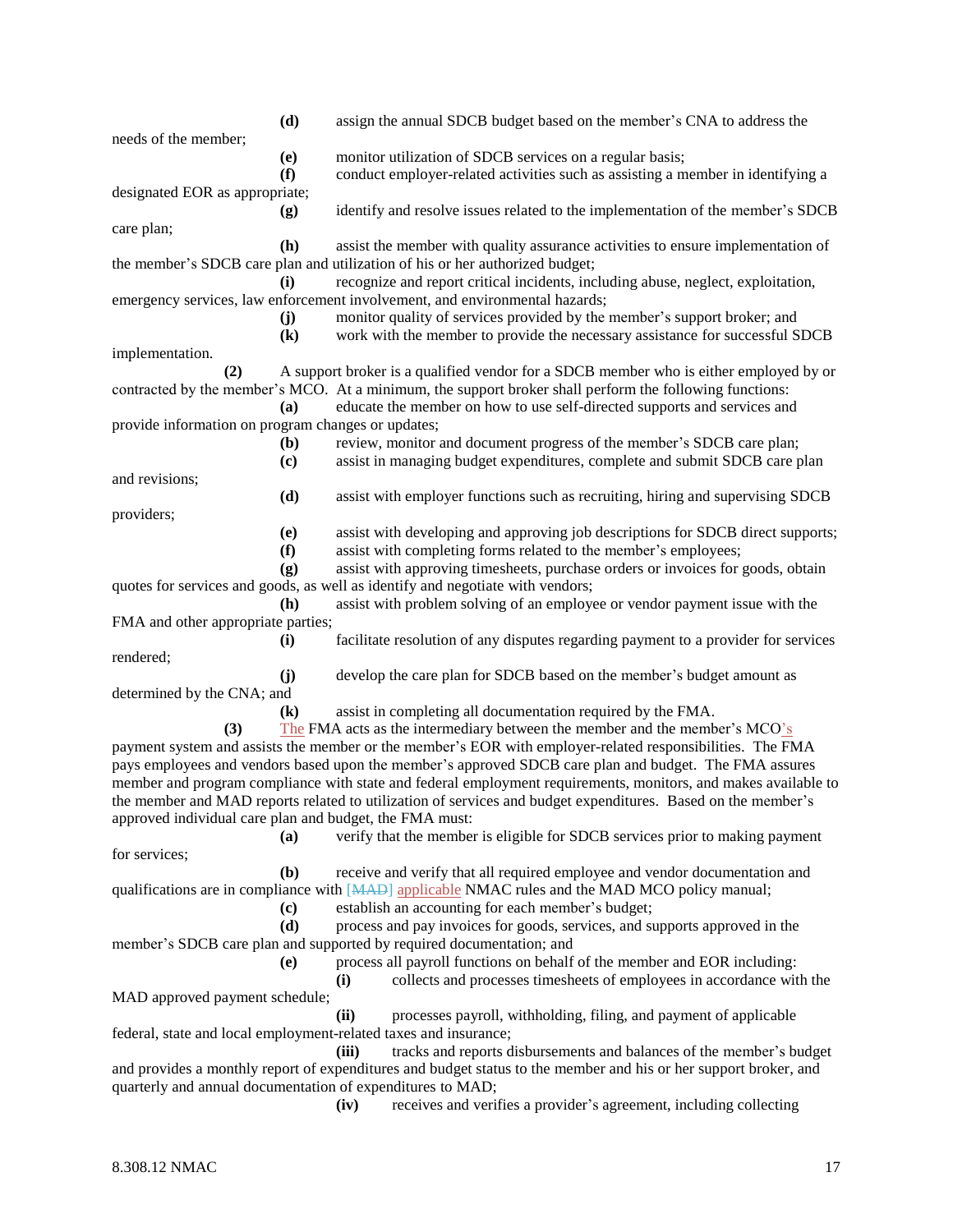required provider qualifications;

**(v)** monitors hours billed for services provided and the total amounts billed for all goods and services during the month;

**(vi)** answers inquiries from the SDCB member and solves problems related to the FMA's responsibilities; and

**(vii)** reports any concerns related to the health and safety of the member or when the member is not following his or her approved SDCB care plan to the MCO and MAD as appropriate.

**D.** Budget: The member's MCO will determine the maximum annual budget allotment based on the member's CNA. The member may request a revision to the SDCB care plan and budget when a change in circumstances warrants such revisions, such as a change in health condition or loss of natural supports. All changes are subject to assessment and approval by the MCO.

**E.** SDCB care plan: The support broker and the member shall work together to develop an annual SDCB care plan for the SDCB services the member is identified to need as a result of his or her CNA. The SDCB care plan will not exceed the MCO determined budget. The support broker and member shall refer to the rates specified by HSD in selecting payment rates for qualified providers and vendors. The care plan for SDCB services shall be based upon the member's assessed needs and approved by the member's MCO. The support broker shall closely monitor the utilization of SDCB care plan services to ensure that the member does not exceed the approved annual budget.

**(1)** SDCB care plan review criteria: Services and goods identified in the member's requested SDCB care plan may be considered for approval by the MCO if all of the following requirements are met:

**(a)** the services or goods must be responsive to the member's qualifying condition or disability;

habilitative needs;

**(c)** the services or goods must facilitate the member's ADL per his or her CNA;

**(b)** the services or goods must address the member's clinical, functional, medical or

**(d)** the services or goods must promote the member's personal health and safety;

**(e)** the services or goods must afford the member an accommodation for greater

independence;

**(f)** the services or goods must support the member to remain in the community and reduce his or her risk for institutionalization;

**(g)** the need for the services or goods must be approved and documented in the CNA and advance the desired outcomes in the member's SDCB care plan;

**(h)** the services or goods are not available through another source;

**(i)** the service or good is not prohibited by federal regulations, [MAD] applicable NMAC rules, Supplements, the MAD MCO policy manual, service standards, and instructions;

**(j)** the proposed rate for each service is within the MAD approved rate range for that chosen service;

**(k)** the proposed cost for each good is reasonable, appropriate and reflects the lowest available cost for that chosen good; and

**(l)** the estimated cost of the service or good is specifically documented in the member's SDCB care plan.

**(2)** SDCB care plan revisions: The SDCB care plan may be revised based upon a change in the member's needs or circumstances, such as a change in the member's health status or condition or a change in the member's support system, such as the death or disabling condition of an individual who was providing services. The member or the EOR is responsible for assuring that all expenditures are in compliance with the most current determination of need. SDCB care plan revisions involve requests to add new goods or services to a care plan or to reallocate funds from any line item to another approved line item. SDCB care plan revisions must be submitted to the member's MCO for review and determination. Other than for critical health and safety reasons, SDCB care plan revisions may not be submitted to the MCO for review within the last 60 calendar days of the care plan year. Prior to submitting a SDCB care plan revision request, the member is responsible for communicating any utilization of services that are not in compliance with the care plan to the support broker. At the MCO's discretion, a revision to the SDCB care plan may require another CNA. If the SDCB care plan revision includes a request for additional services, another CNA must be performed by the MCO to determine whether the change in circumstance or need warrants additional funding for additional services prior to SDCB care plan revision approval.

**F.** SDCB back-up plan: The support broker shall assist the member and his or her EOR in developing a back-up plan for the member's SDCB services that identifies how the member and EOR will address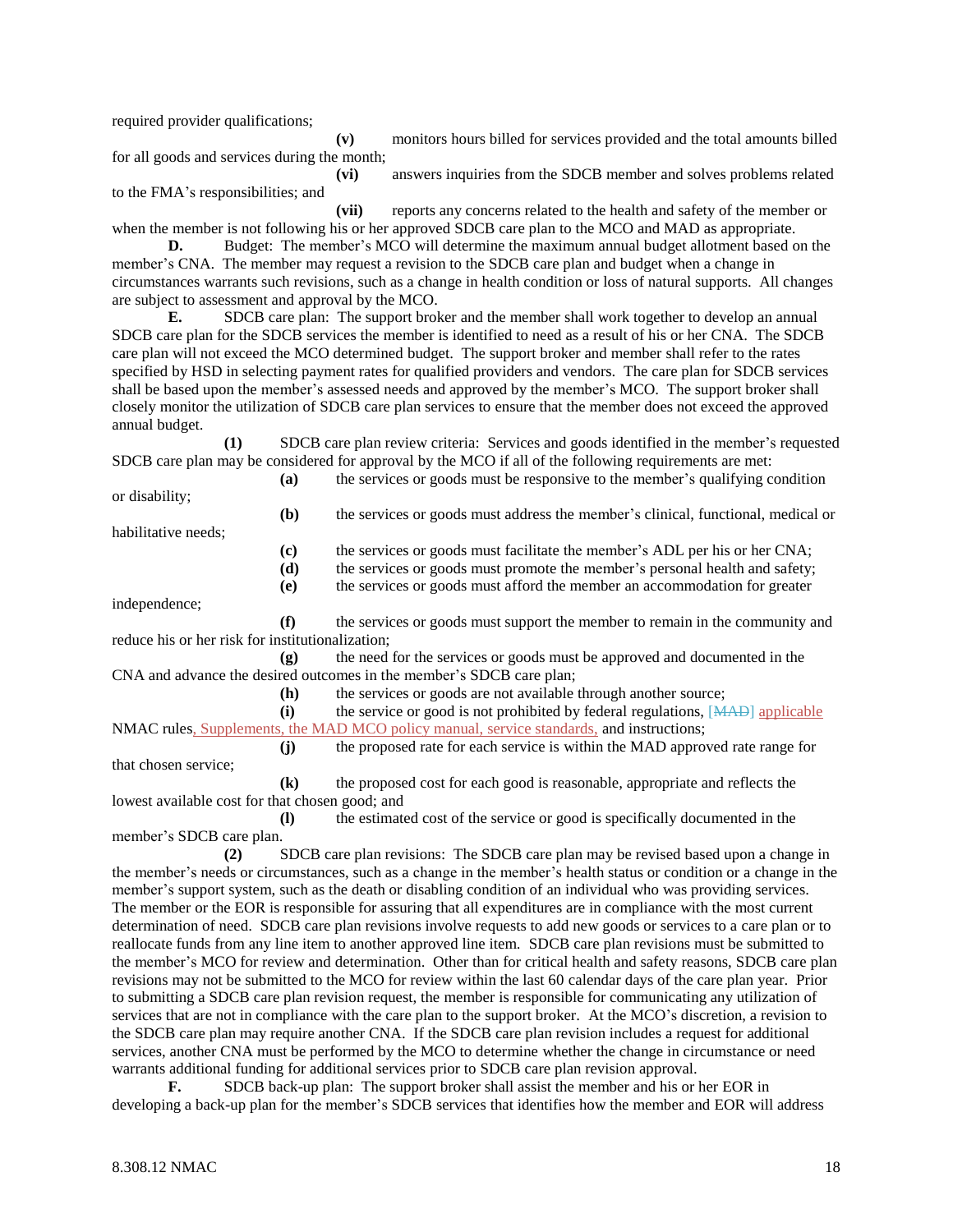situations when a scheduled provider is not available or fails to show up as scheduled. The member's support broker shall assess the adequacy of the member's back-up plan at least on an annual basis and when changes in the type, amount, duration, scope of the SDCB or the schedule of needed services, or a change of providers (when such providers also serve as back-up to other members) or change in availability of paid or unpaid back-up providers to deliver needed care.

**G.** Member and EOR training: The member's MCO shall require the member electing to enroll in the SDCB approach and his or her EOR to receive relevant training. The support broker shall be responsible for arranging for initial and ongoing training of the member and his or her EOR.

**(1)** At a minimum, self-direction training for member and his or her EOR shall address the following issues:

- **(a)** understanding the role of the member and EOR with SDCB;
- **(b)** understanding the role of the care coordinator, support broker, the MCO, and the

FMA;

- **(c)** selecting providers and vendors;
- **(d)** critical incident reporting;
- **(e)** member abuse and neglect prevention and reporting;
- **(f)** being an employer, evaluating provider performance and managing providers;
- **(g)** fraud and abuse prevention and reporting;

**(h)** performing administrative tasks, such as, reviewing and approving electronically captured visit information and timesheets and invoices; and

**(i)** scheduling providers and back-up planning.

**(2)** The member's MCO shall arrange for ongoing training for the member and his or her EOR upon request or if a support broker, through monitoring, determines that additional training is warranted.

**H.** Claims submission and payment: The member or EOR shall review and approve timesheets of the member's providers and invoices from the member's vendors to determine accuracy and appropriateness. No SDCB provider shall exceed 40 hours paid work in one work week per EOR. Timesheets must be submitted and processed on a two-week pay schedule according to the FMA's prescribed payroll payment schedule. The FMA shall be responsible for processing the member's timesheets and invoices for approved SDCB services and goods. [8.308.12.20 NMAC - N, 1-1-14; A, 8-1-14; A, x-x-17]

**8.308.12.21 TERMINATION FROM ABCB PCS/CDIRECTED OR SDCB:** The MCO may involuntarily terminate a member from the PCS/CDirected or the SDCB approach under any of the following circumstances.

**A.** The member, the member's authorized representative or his or her EOR refuses to follow NMAC rules, the MAD MCO policy manual, [and] or his or her MCO policies after receiving focused technical assistance on multiple occasions and support from his or her care coordinator, PCS agency or FMA, which is supported by documentation of the efforts to assist the member. For purposes of this rule, focused technical assistance is defined as a minimum of three separate occasions where the member, authorized representative or his or her EOR have received training, education or technical assistance, or a combination of both, from the MCO, the FMA, the PCS agency or MAD.

**B.** There is an immediate risk to the member's health or safety by continued consumer direction or self-direction of services, i.e., the member is in imminent risk of death or serious bodily injury. Examples include but are not limited to the following:

**(1)** the member refuses to include and maintain services in his or her PCS/CDirected or SDCB care plan that would address health and safety issues identified in the member's CNA or challenges the assessment after repeated and focused technical assistance and support from program staff, the care coordinator, PCS agency or the FMA;

**(2)** the member is experiencing significant health or safety needs and, refuses to incorporate the care coordinator's recommendations into his or her IPoC or care plan, or exhibits behaviors that endanger him or her or others;

(3) the member misuses his or her SDCB budget following repeated and focused technical assistance and support from the care coordinator and the FMA, which is supported by documentation;

(4) the member expends his or her entire SDCB budget prior to the end of the care plan year;

or

- (5) the member or authorized representative intentionally misuses the member's PCS/CDirected or SDCB services or goods.
	- C. The MCO shall submit to MAD any requests to terminate a member from the PCS/CDirected or